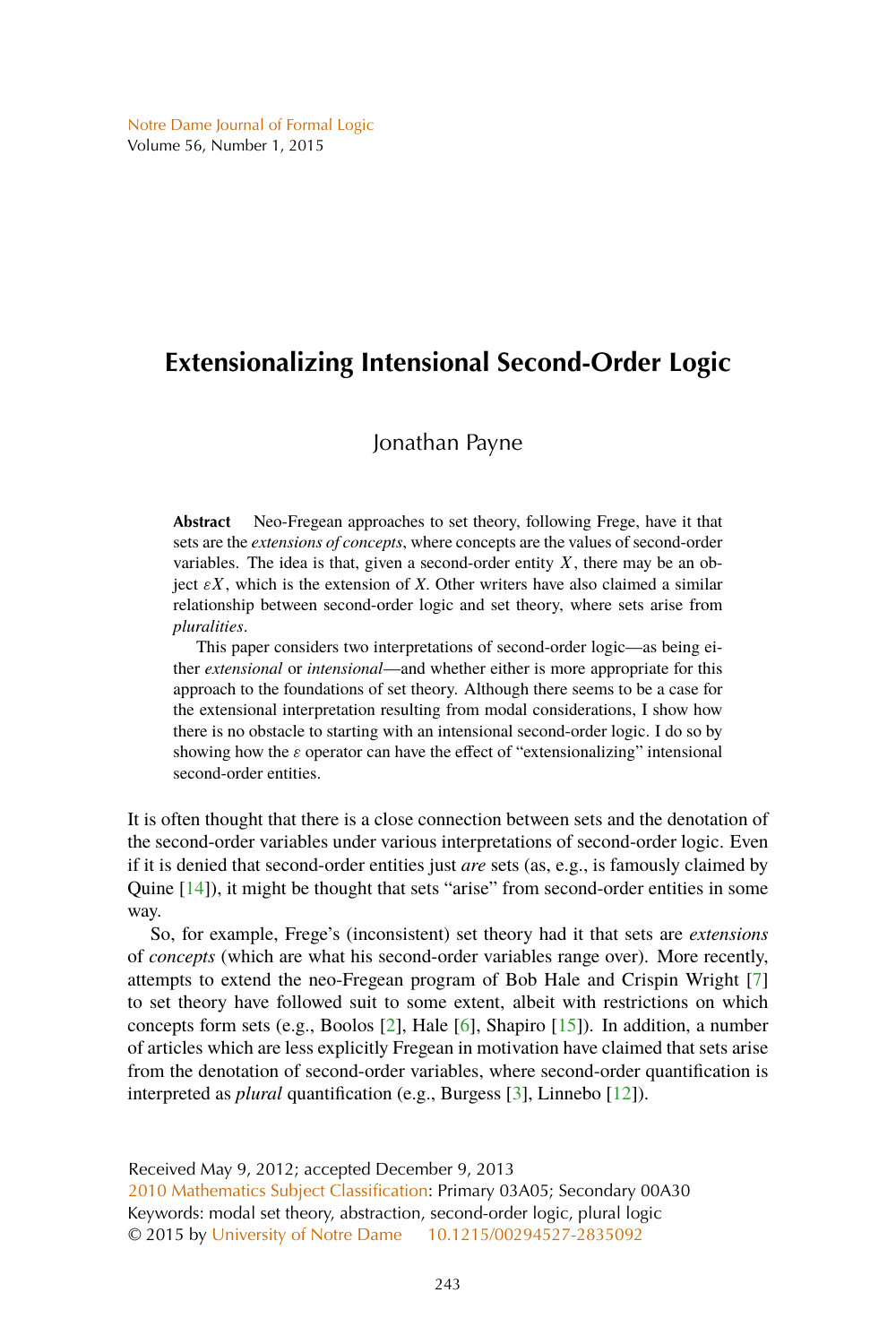<span id="page-1-0"></span>Call such an approach to set theory the *abstractionist* approach.<sup>[1](#page-15-0)</sup> The idea is that, for a second-order entity  $X$ , there may be (though will not always be, on pain of contradiction) an object  $\epsilon X$ , which is the *set of*  $X$ .<sup>[2](#page-15-0)</sup> Central to an abstractionist approach to set theory will be a principle of extensionality similar to a restriction of Frege's Basic Law V. Where  $X$  and  $Y$  are second-order entities which do have a corresponding set,

$$
\varepsilon X = \varepsilon Y \leftrightarrow \forall x (Xx \leftrightarrow Yx). \tag{Ext}
$$

Now, a question arises concerning the interpretation of second-order logic which is appropriate for this approach to set theory. In particular, there is a choice between an *extensional* interpretation of the second-order quantifiers—for example, as *plural* quantification, so that sets arise from pluralities—and an interpretation of the second-order quantifiers as being over *intensional* entities, such as properties or Fregean concepts. In this paper, I shall look at considerations concerning the modal properties of various interpretations of second-order logic and of sets which seem to tell in favor of the plural interpretation. In particular, on this interpretation, sets can be seen as inheriting their extensional nature from the extensional nature of the second-order entities. I shall, however, argue that there is no obstacle to proceeding with intensional second-order logic and will show how one can proceed in such a way, by making use of transworld identity conditions which have the effect of "extensionalizing" the second-order entities.

The outline of the paper will be as follows. In Section 1, I shall flesh out in more detail the general shape that an abstractionist set theory may take in a nonmodal setting, and what the intended interpretation of the  $\varepsilon$  operator would be in this setting. My aim will be for this to be general enough so as to accommodate a wide range of theories or positions which can reasonably be called abstractionist. In Section [2,](#page-4-0) I shall discuss extending the theory of the previous section to modal contexts. In particular, I shall consider the modal behavior of the second-order quantifiers and the expected modal behavior of sets. At this point, it will become apparent that there is a prima facie argument in favor of an extensional interpretation of the second-order quantifiers, since then the modal properties of the second-order quantifiers will be very similar to the modal properties of sets.

In Section [3,](#page-8-0) I consider a way of avoiding the conclusion of this argument by restricting attention to only certain kinds of property, which I then go on to dismiss. Finally, in Sections [4](#page-9-0) and [5](#page-11-0) I present my own solution to the problem, whereby the  $\varepsilon$  operator has the effect of "extensionalizing" concepts. Section [4](#page-9-0) concerns the semantics of such an operator, and Section [5](#page-11-0) shows how the correct behavior can be described in the object language, by adopting a transworld principle of extensionality.

## **1 Abstractionist Set Theory**

The key feature of an abstractionist set theory—as I shall understand it here—is the presence of a *type-lowering* function  $\varepsilon$ . By this I mean a function which takes a second-order term in its argument place and which results in a first-order term. Where X is a second-order term,  $\epsilon X$  will be a first-order term which should be read as "the set of  $X$ " or something similar.<sup>[3](#page-15-0)</sup> Such operators are also often called *abstraction operators*; I shall for the most part follow this usage.

If any set theory is to be carried out in such a framework, it will obviously be necessary to define a membership relation. But this is easily done. We can simply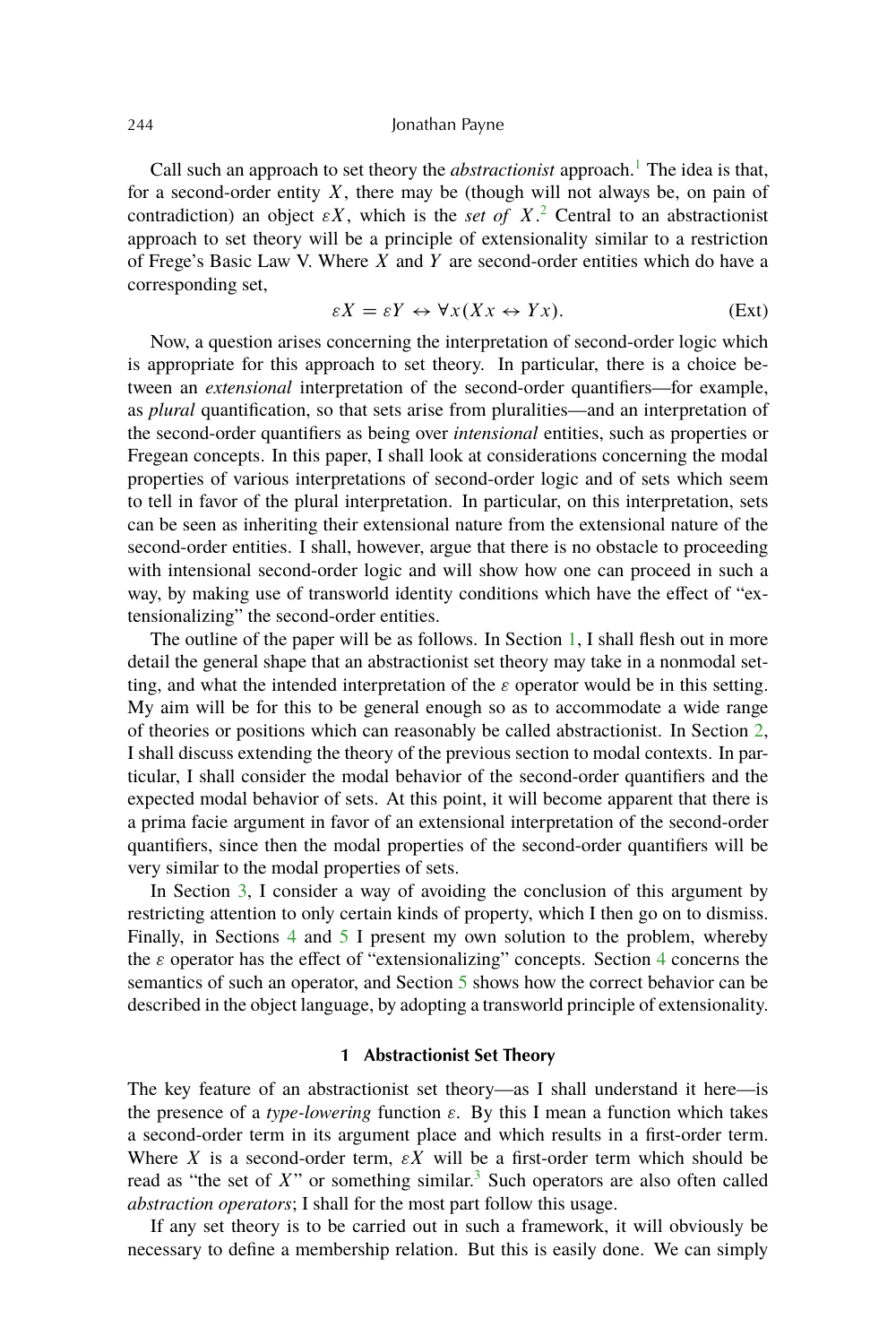<span id="page-2-0"></span>take  $x \in y$  to be an abbreviation of  $\exists X (y = \varepsilon X \wedge Xx)$ . With extensionality on board, it is then possible to prove that, where  $\epsilon X$  exists,  $x \in \epsilon X$  and Xx will be equivalent.<sup>[4](#page-15-0)</sup>

Now, if a full impredicative comprehension scheme is part of the second-order logic, then it cannot be the case that for every X, " $\epsilon X$ " denotes a set.<sup>[5](#page-15-0)</sup> If that were the case, a naive comprehension principle for sets would result, and Russell's paradox would follow shortly thereafter—we simply take the second-order entity R defined by the formula  $x \notin x$  and consider the resulting set.

So, set abstraction must be restricted somehow. Although I do not wish to dwell on this issue—my principle concern is with the behavior of the sets that *do* exist— I will note what may be done to achieve this. There are two questions concerning restriction: first, what the restrictions will be (i.e., which second-order entities form sets) and second, how these restrictions will be imposed.

On the first of these, one may wish to impose either necessary conditions, sufficient conditions, or necessary *and* sufficient conditions for a second-order entity to have a corresponding set. So, for example, [\[2\]](#page-17-0) gives as a necessary and sufficient condition that a concept not be in a one-to-one correspondence with the universe. Or, the existence assumptions which form part of the standard ZF axioms can be seen as giving sufficient conditions for a concept to have a corresponding set.<sup>[6](#page-15-0)</sup>

In terms of actually imposing a restriction, there are two options. The first is to adopt a free logic and so allow that not every function is total and not every singular term refers. Then we can allow that, for "bad" second-order entities  $X$  (such as the one defined by the formula  $x \notin x$ , " $\epsilon X$ " does not refer to any object. Explicit existence assumptions can then be given in terms of an existence predicate  $E!$ , where E!x is an abbreviation of  $\exists y (y = x)$ .

In this case, extensionality can be restricted as follows:

$$
\forall X \forall Y \big[ E! \varepsilon X \land E! \varepsilon Y \to (\varepsilon X = \varepsilon Y \leftrightarrow \forall x (Xx \leftrightarrow Yx) ) \big]. \tag{Ext_1}
$$

Then necessary, sufficient, or necessary and sufficient conditions for  $X$  to have a corresponding set can be given as

$$
E!\varepsilon X \to \varphi(X), \qquad \varphi(X) \to E!\varepsilon X, \qquad \varphi(X) \leftrightarrow E!\varepsilon X,
$$

respectively.<sup>[7](#page-16-0)</sup>

A second way of restricting is to let all bad second-order entities map to the same "dummy" object. This way of restricting set abstraction, which is adopted by [\[2\]](#page-17-0), has been the focus of much of the discussion concerning neo-Fregean set theory. It has the advantage of not requiring a free logic, but it has a disadvantage in that it does not easily allow for set existence assumptions which do not take the form of a necessary and sufficient condition statable as a formula of the language.

If we add a primitive predicate of second-order terms " $Good(X)$ " to the language, then we can express extensionality as follows:

$$
\forall X \forall Y \big[ \varepsilon X = \varepsilon Y \leftrightarrow (\neg \operatorname{Good}(X) \land \neg \operatorname{Good}(Y) \lor \forall x (Xx \leftrightarrow Yx) \big) \big]. \quad \text{(Ext}_2)
$$

This has the effect of mapping all bad second-order entities to the same object and mapping other second-order entities to objects extensionally. Necessary, sufficient, or necessary and sufficient conditions for a second-order entity to have a set can then be given as

 $Good(X) \to \varphi(X), \qquad \varphi(X) \to Good(X), \qquad \varphi(X) \leftrightarrow Good(X).$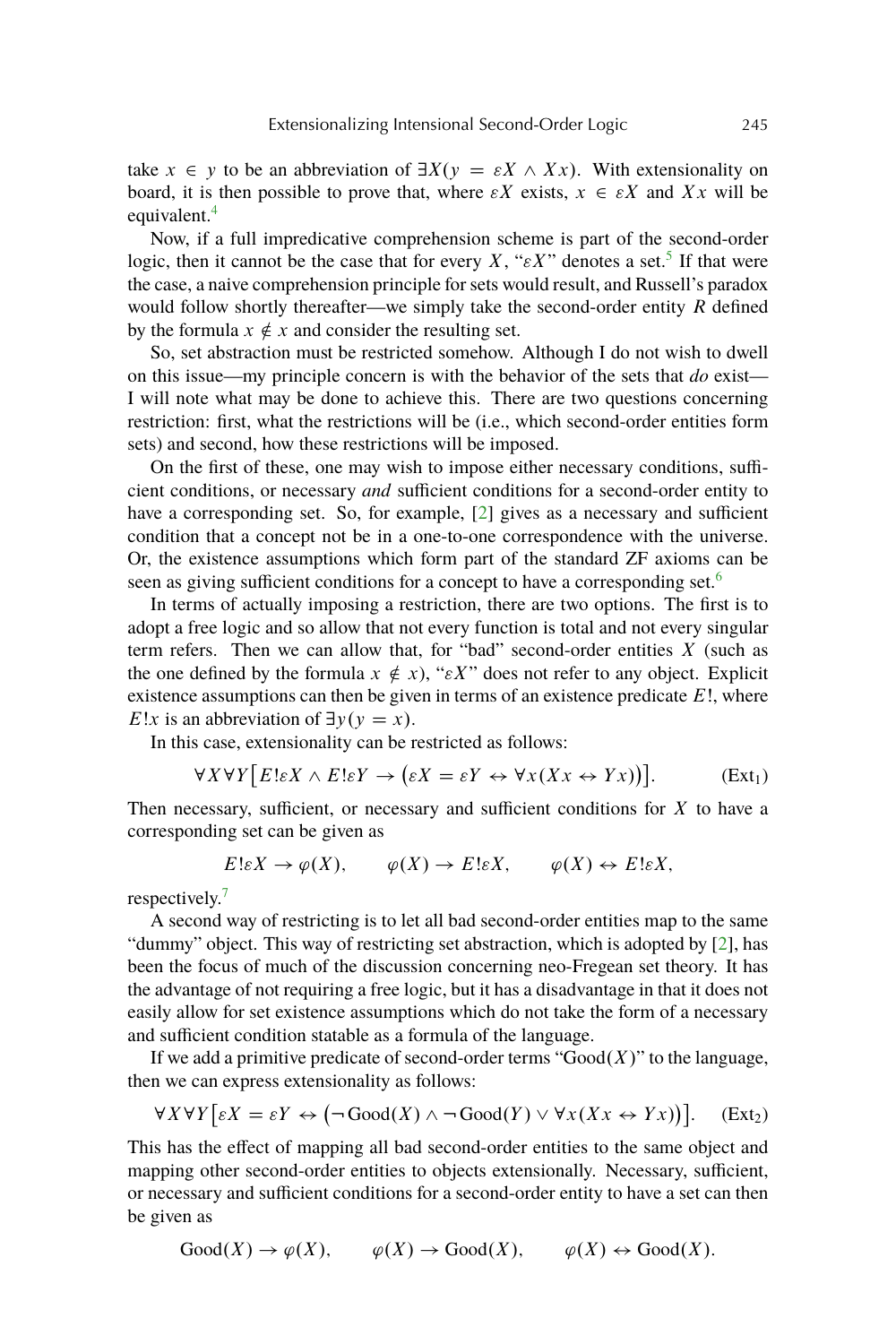<span id="page-3-0"></span>If necessary and sufficient conditions for goodness are given by a formula  $\varphi(X)$ , then clearly we can dispense with Good as a primitive, by replacing  $Good(X)$  with  $\varphi(X)$  in the above (as is the case in, e.g., [\[2\]](#page-17-0)). But if we only have a sufficient condition or a necessary condition, we must retain the primitive predicate.

Which approach is taken does not have much in the way of consequence for the questions that I am considering. From now on, I shall adopt the free logic approach since, in easily accommodating a wider variety of restrictions, it is in many respects the more general of the two. It also simplifies the semantics somewhat, since there is no need for a distinguished dummy object for bad concepts to map to. But not much hangs on this.

**1.1 Model theory and intended interpretations** Just as it could be said that the intended interpretation of  $\in$  in standard treatments first-order set theory is the *real* membership relation (or at least, the membership relation in the ambient set theory), so too can we single out the intended interpretation of the abstraction operator. First, it should be noted what a model will be and what form any interpretation of  $\varepsilon$  must take.

A model will be a triple  $\mathcal{M} = \langle D, D_2, I \rangle$ . Here, D is the domain of the first-order variables, and  $D_2 \subseteq \mathcal{P}(D)$  is the domain of the second-order variables.<sup>[8](#page-16-0)</sup> I shall only consider *full* second-order models, so that  $D_2$  is the full power set of  $D$ , but nothing of import hangs on this for my present purposes.  $I$  is an interpretation function, which maps each item of nonlogical vocabulary onto entities of the appropriate kind.

In the present case, there is only one item of nonlogical vocabulary—namely, the abstraction operator  $\varepsilon$ . Since  $\varepsilon$  is to denote a function from second-order entities to first-order entities,  $I(\varepsilon)$  will be a (partial) function  $I(\varepsilon) : \mathbf{D}_2 \to D$ . Moreover, there is a natural intended interpretation. This will be, for  $Y \in D_2$ ,

$$
I(\varepsilon)(Y) = \begin{cases} Y & Y \in D, \\ \text{undefined} & Y \notin D. \end{cases}
$$

Thus, it takes each subset of  $D$  onto itself if it is also a member of  $D$  but remains undefined otherwise. This interpretation will only make sense (or rather, define a function which is at least partly defined) when there are some subsets of the domain D which are also members of D. But this will be the case for most natural models of set theory, such as transitive sets, where every member of  $D$  is also a subset of D, or models built up from a set of urelements by successively taking power sets.

Satisfaction in the model and relative to a variable assignment  $a$  will then just be given in the standard way. It should be noted that, since the language features functional expressions, it is necessary first to recursively define the denotation of terms, including complex terms, with respect to an assignment. This I shall denote as  $t^{M,a}$ . For a (first- or second-order) variable v,  $v^{M,a} = a(v)$ . For a nonlogical primitive  $\xi$ ,  $\xi^{\mathcal{M},a} = I(\xi)$ . For a complex term  $f(t_1, \ldots, t_n)$ ,  $(f(t_1,\ldots,t_n))^{\mathcal{M},a} = f^{\mathcal{M},a}(t_1^{\mathcal{M},a},\ldots,t_n^{\mathcal{M},a})$ . In particular, for set abstract terms of the form  $\epsilon X$ ,  $(\epsilon X)^{\mathcal{M},a} = \epsilon^{\mathcal{M},a}(X^{\mathcal{M},a})$ . Satisfaction of a formula in a model with respect to a variable assignment can then proceed in the usual way.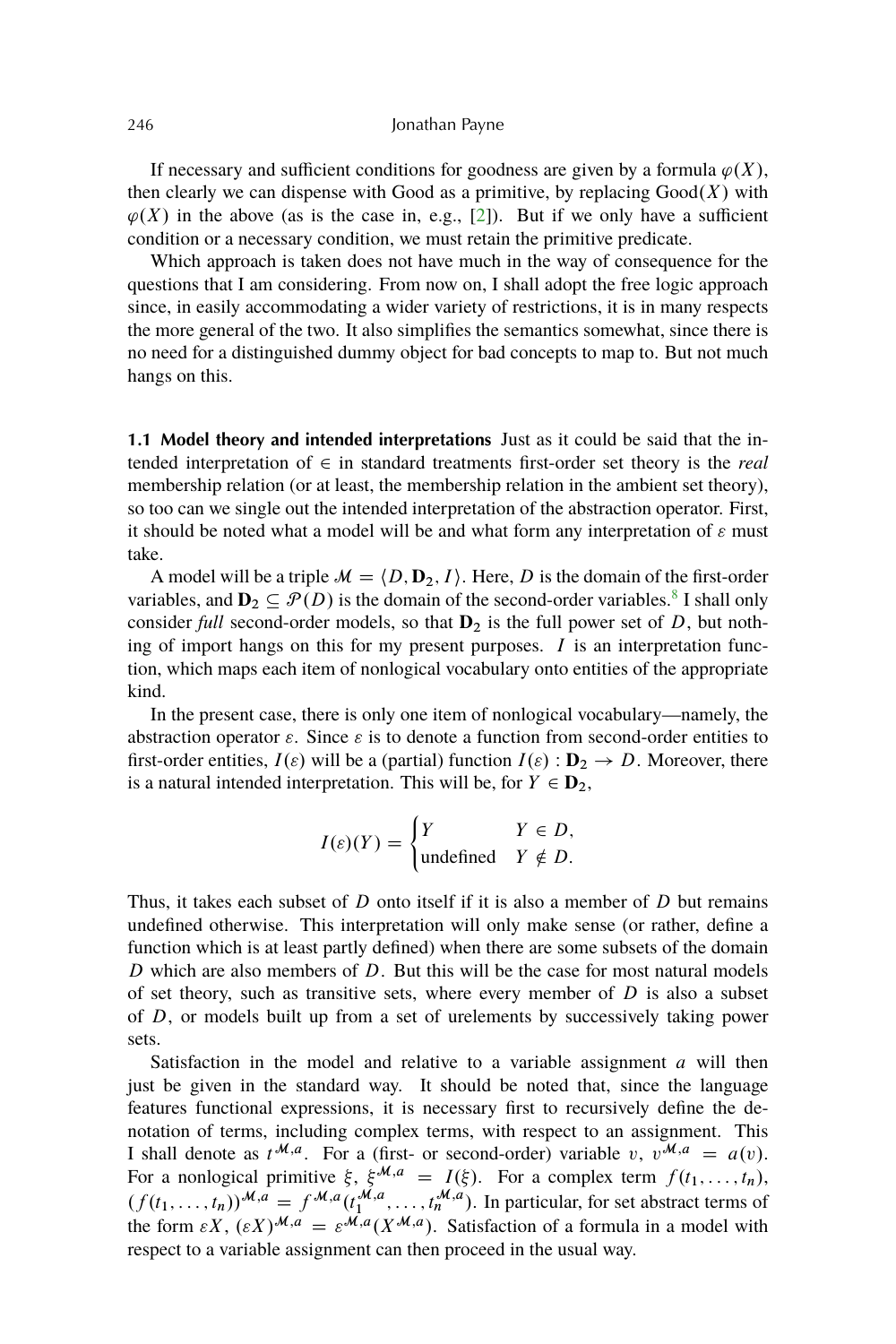## **2 Modalizing**

<span id="page-4-0"></span>So far, there will be no difference—at least, no technical difference—between the abstractionist approach when taking the second-order quantifiers to be plural quantifiers and the same approach when taking the second-order quantifiers to range over something like properties or concepts.<sup>[9](#page-16-0)</sup> In both cases, the semantics is the same, where subsets of  $D$  are taken as surrogates for second-order entities. A difference does however occur when developing the underlying logic to a *modal* logic, in which case the natural semantics differ.

**2.1 Modal set-theoretic targets** Before considering the modal logic of plural quantification and quantification over properties, it will be useful to survey the modal properties that could be expected of *sets*. [10](#page-16-0) For the sake of simplicity, I shall consider only cases where the domain is constant across worlds, so that objects exist of necessity. I shall also assume that the modal logic satisfies the S5 axioms, so that the accessibility relation is an equivalence relation.

In such a case, we would expect the following rigidity principle to hold of sets:

$$
\Box \forall x \forall y (\Diamond x \in y \to \Box x \in y). \tag{Rigid}_{\in}
$$

This can be thought of as the combination of two principles. First, that if an object is a member of a set, then necessarily it is a member of that set  $(x \in y \to \Box x \in y)$ . Second, that if an object is *not* a member of a set, then necessarily it is not a member of that set  $(x \notin y \to \Box x \notin y$  or, contraposed,  $\Diamond x \in y \to x \in y$ ).

This principle can be seen as resulting from some plausible considerations concerning the nature of sets. One may, for example, claim that it is essential to a set that it has the elements that it actually has. Or, informal considerations concerning extensionality could play a role: given a set  $x$ , had there been a set with different members, it would not have been the same set as x. Although ( $\text{Rigid}_{\epsilon}$ ) may be thought of as being motivated by extensionality, it does not follow from  $(Ext)$  nor from the more standard form of extensionality as expressed using a primitive membership relation. One of my main aims in Section [5](#page-11-0) will be to show how a more general version of extensionality does entail ( $\text{Rigid}_{\infty}$ ).

Another principle which has been suggested is the following:

$$
\Box \forall x (\Diamond \exists X (x = \varepsilon X) \to \Box \exists X (x = \varepsilon X)).
$$
 (Rigid<sub>Set</sub>)

This expresses the idea that nothing that actually is a set could have failed to be a set and that nothing which is not a set could have been a set. Again, this seems to be a natural principle to adopt.

These principles then should be the targets for any modal set theory. The obvious question to ask is: does either the plural version or the property version of the abstraction approach do better at hitting such a target? In order to evaluate this question, we need to look more carefully at the modal properties of each version.

**2.2 Modal second-order logic** In a modal setting, the interpretation of second-order quantification as plural quantification and its interpretation as quantification over properties are likely to come apart (see, e.g., Williamson [\[17\]](#page-18-0), but see also Hewitt [\[9\]](#page-17-0) for a dissenting view). The reason is that a plural variable will refer to *some objects*, and, being a variable, will do so rigidly. Hence, an assignment will assign a plural variable the same extension at every world. A concept variable will refer to the same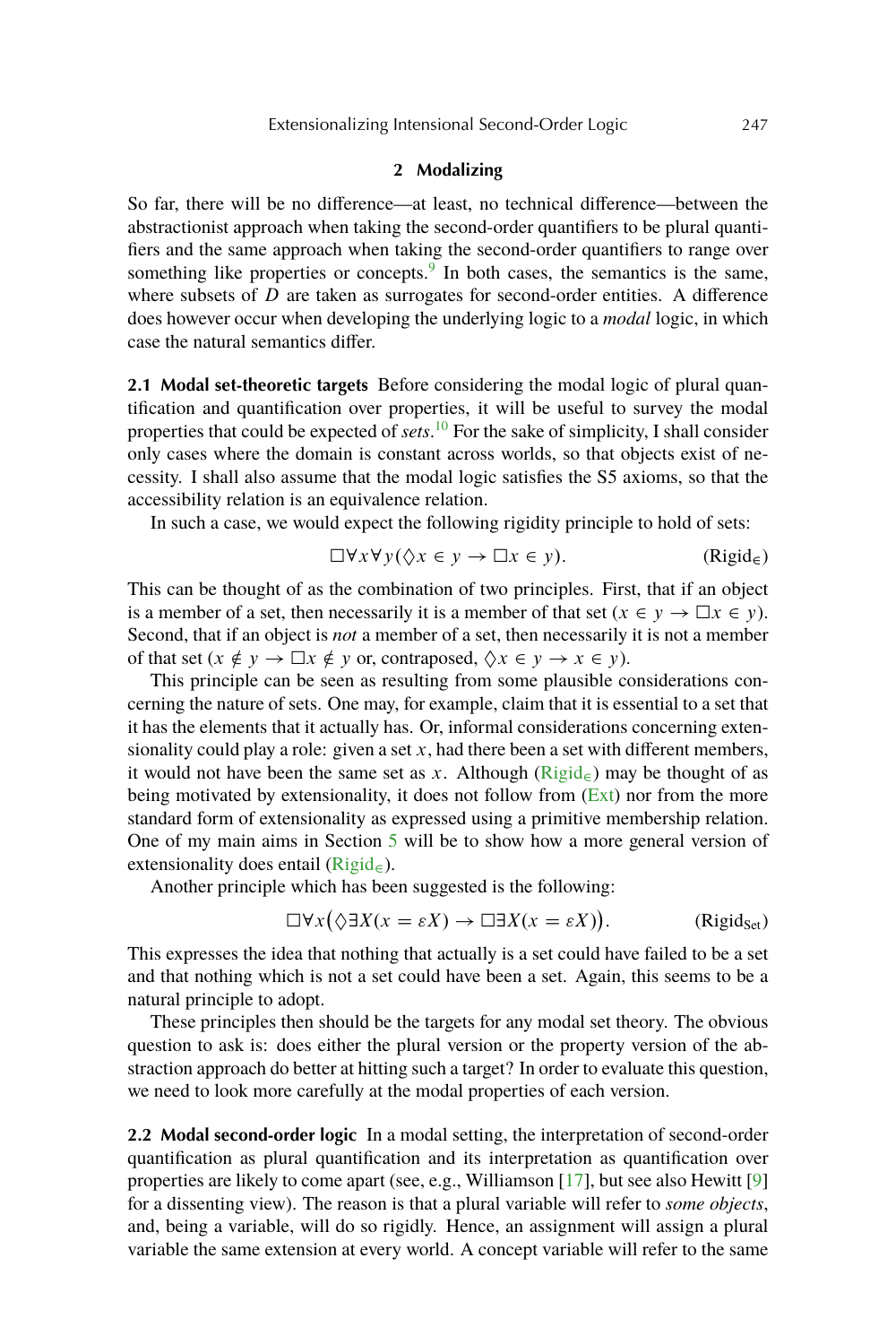concept in each world, but the extension of a concept may vary with each world. Hence an assignment will assign to each concept variable a function from worlds to the extension of the concept in that world.

More formally, we can extend the semantics of nonmodal second-order logic in the following way. As usual for a quantified modal logic, a model will be of the form  $\mathcal{M} = \langle W, D, I \rangle$ , <sup>[11](#page-16-0)</sup> where W is a set of worlds, and D is the domain of objects (i.e., values of first-order variables). In contrast to the nonmodal case, we will now have different domains for second-order variables depending on whether we take them to be extensional (as in the case of plural variables) or intensional (as in the case of concept variables). The domain of the plural variables  $D_{pl}$  will simply be  $\mathcal{P}(D)$ . For concept variables, by contrast, the domain  $\mathbf{D}_{pr}$  will be the set of functions  $f: W \rightarrow \mathcal{P}(D)$ .

Since we are now distinguishing between plural quantification and concept quantification, it will be useful to set up differing notation for the variables. For plural variables, I shall use repeated lower-case letters,  $xx$ ,  $yy$ ,  $zz$ , and so forth, and for concept variables, capital letters,  $F$ ,  $G$ ,  $H$ , and so forth. Then plural membership (x is one of xx) will be denoted with  $\prec$  (so that  $x \prec xx$  means that x is one of xx).

The interpretation function will differ slightly from the nonmodal case. Whereas there the interpretation function is simply a map from nonlogical vocabulary to entities of the appropriate kind, in the modal case it will be a binary function from worlds and nonlogical vocabulary to entities of the appropriate kind. The reason is that we may wish to allow for nonrigid designators—terms which denote different entities depending on the world at which they are evaluated. So, for example, we may wish to have a nonrigidly designating constant c, in which case for each  $w \in W$ ,  $I(c, w) \in D$ , but, for some  $w, w' \in W$ ,  $I(c, w) \neq I(c, w')$ . This differs from most approaches to quantified modal logic, where the interpretation function is monadic, as in the nonmodal case. Thus the nonlogical primitives are assumed to be rigid, and nonrigidity only arises (if at all) in the case of complex terms. I wish to consider nonrigidly designating primitives since doing so will provide an option concerning the interpretation of  $\varepsilon$  (albeit one which I shall reject). However, since for the most part I shall be considering rigidly designating nonlogical constants, I shall often suppress mention of the world and simply write  $I(\xi)$  for the interpretation of  $\xi$ .

Given the two domains of the second-order variables and the interpretation function, the relevant part of the semantics can then be given. First, a variable assignment a will assign to each concept variable F an element  $a(F) \in \mathbf{D}_{pr}$  and to each plural variable xx an element  $a(xx) \in D_{pl}$ . Then, as before, a denotation can be given to each term with respect to an assignment. As was the case with the interpretation of the nonlogical vocabulary, denotations will be relative not just to a model and an assignment but also to a world. So, each term t has as a denotation  $t^{M,w,a}$ . Similarly to the nonmodal case, this can be defined inductively as follows: for variables  $v$  of various types,  $v^{M,w,a} = a(v)$ ; for a nonlogical primitive  $\xi$ ,  $\xi^{M,w,a} = I(\xi, w)$ ; and for a complex term  $f(t_1, ..., t_n)$ ,  $(f(t_1, ..., t_n))^{\mathcal{M}, w, a} = f^{\mathcal{M}, w, a}(t_1^{\mathcal{M}, w, a}, ..., t_n^{\mathcal{M}, w, a})$ . I shall leave it open, for the moment, how exactly this should apply to set abstract terms, since there will be a number of options, depending, for example, on whether it is taken to apply to plural terms or to predicate terms.

Then, satisfaction can be defined along usual lines. In particular, predication, plural membership, and the two kinds of second-order quantification will have as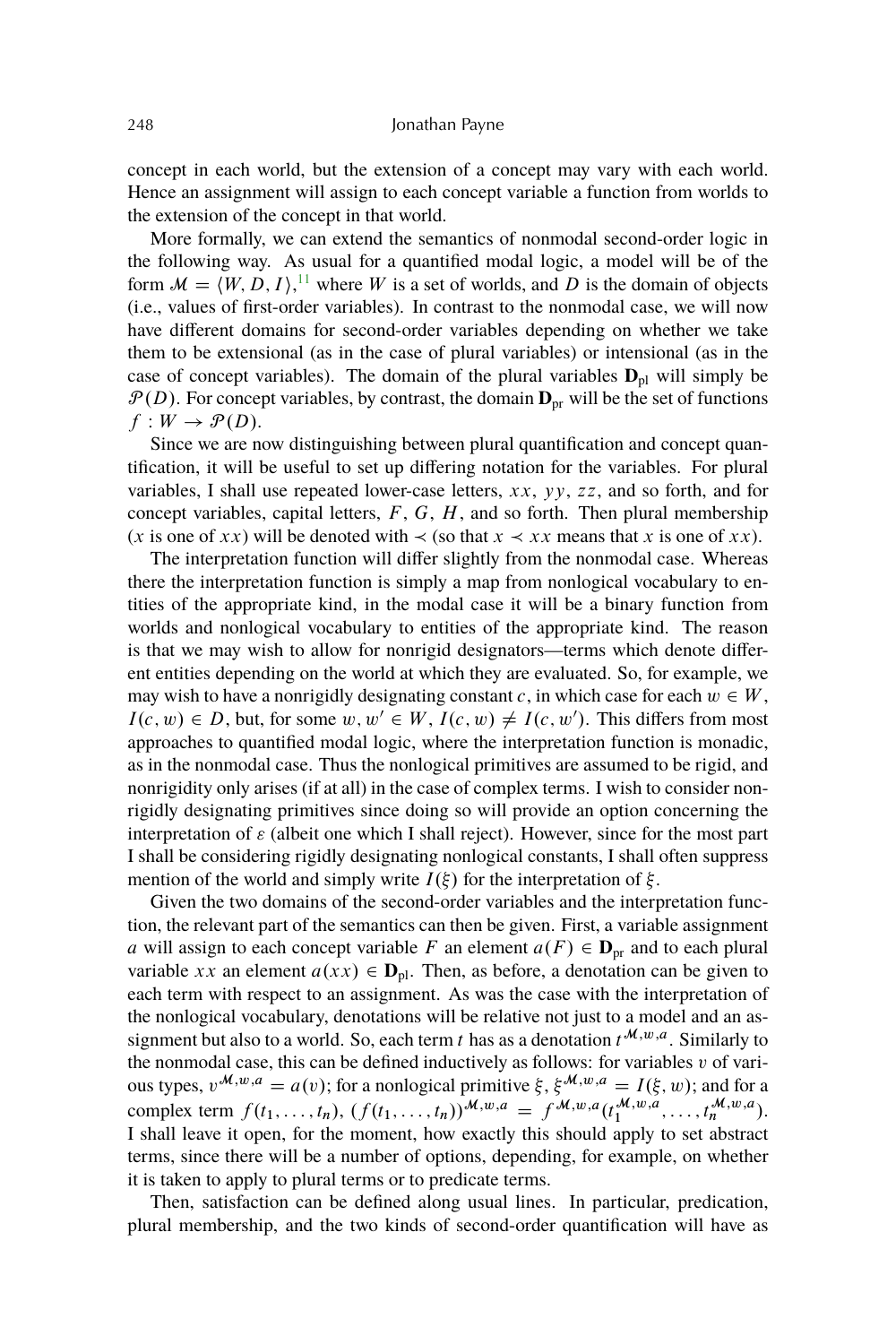<span id="page-6-0"></span>their semantic clauses

$$
\mathcal{M}, w, a \models Ft \quad \text{iff } t^{\mathcal{M},w,a} \in a(F)(w),
$$
  

$$
\mathcal{M}, w, a \models t \prec xx \quad \text{iff } t^{\mathcal{M},w,a} \in a(xx),
$$
  

$$
\mathcal{M}, w, a \models \forall F\varphi \quad \text{iff for each } f \in \mathbf{D}_{pr}, \mathcal{M}, w, a_f^F \models \varphi,
$$
  

$$
\mathcal{M}, w, a \models \forall xx\varphi \quad \text{iff for each } X \in \mathbf{D}_{pl}, \mathcal{M}, w, a_x^{\mathcal{XX}} \models \varphi,
$$

where  $a_f^F$  denotes the assignment which is identical with a with the exception of mapping the variable F to the function f (and similarly for  $a_X^{xx}$ ).

With these semantic clauses in place, it is easy to see that plural quantification and concept quantification will differ. In addition, this difference will manifest itself in the object language<sup>[12](#page-16-0)</sup> in the form of principles very much like ( $\text{Rigid}_\epsilon$ ). In particular, we have the following.

**Proposition 2.1** *The following principle concerning plural quantification is valid:*

 $\Box \forall x \forall xx (\Diamond x \prec xx \leftrightarrow \Box x \prec xx),$  (Rigid<sub>pl</sub>)

*whereas the corresponding principle for properties,*

$$
\Box \forall x \forall F (\Diamond F x \leftrightarrow \Box F x), \qquad (\text{Rigid}_{\text{pr}})
$$

*is not valid.*

**Proof** That  $(Rigid_{pl})$  holds at any world in any model follows simply from the fact that, for any assignment a, whether  $\mathcal{M}, w, a \models x \prec xx$  does not depend on w.

A countermodel of (Rigid<sub>pr</sub>) can be given by  $W = \{w_1, w_2\}$ ,  $D = \{0, 1\}$ . Then a variable assignment a such that  $a(F)$  is the function given by  $a(F)(w_1) = \{0\}$ ,  $a(F)(w_2) = \{1\}$  will clearly provide a counterexample.  $\Box$ 

That ( $\text{Rigid}_{\text{pl}}$ ) is valid and ( $\text{Rigid}_{\text{pr}}$ ) is not valid is very natural. If something is one of some things, then it cannot but be one of those very things. But, if something has a property, it will not in general be the case that it necessarily has that property.

**2.3 The prima facie case against properties** Now, it may seem at this point that, in order to pursue an abstractionist approach to set theory, we must take the second-order quantifiers to be plural quantifiers; pluralities satisfy the same rigidity properties as sets, whereas concepts do not. Thus the extensional and rigid nature of sets could be seen to be inherited from the pluralities from which they arise. And, indeed, a number of authors have taken the intensional and nonrigid nature of concepts to mean that extensional entities—such as sets—may not arise from them in the way in which sets may arise from pluralities. Instead, corresponding to concepts will be some kind of intensional objects.

So, for example, in [\[11\]](#page-18-0) and [\[12\]](#page-18-0) Linnebo claims that pluralities give rise to sets in a broadly abstractionist manner but that concepts give rise to objects which he calls "properties." (It should be noted that this use of "property" differs from mine. In particular, I have used the word to refer to values of second-order variables, whereas for Linnebo, properties are a kind of object and thus a possible value of first-order variables.) Moreover, the reasoning that he gives for this distinction derives from the differing modal properties of pluralities and concepts, so that "the intensional nature of concepts often prevents concepts from defining sets" [\[12,](#page-18-0) p. 150]. In [\[11\]](#page-18-0), he gives more detail. First, he notes, as I have done, that concepts do not behave rigidly: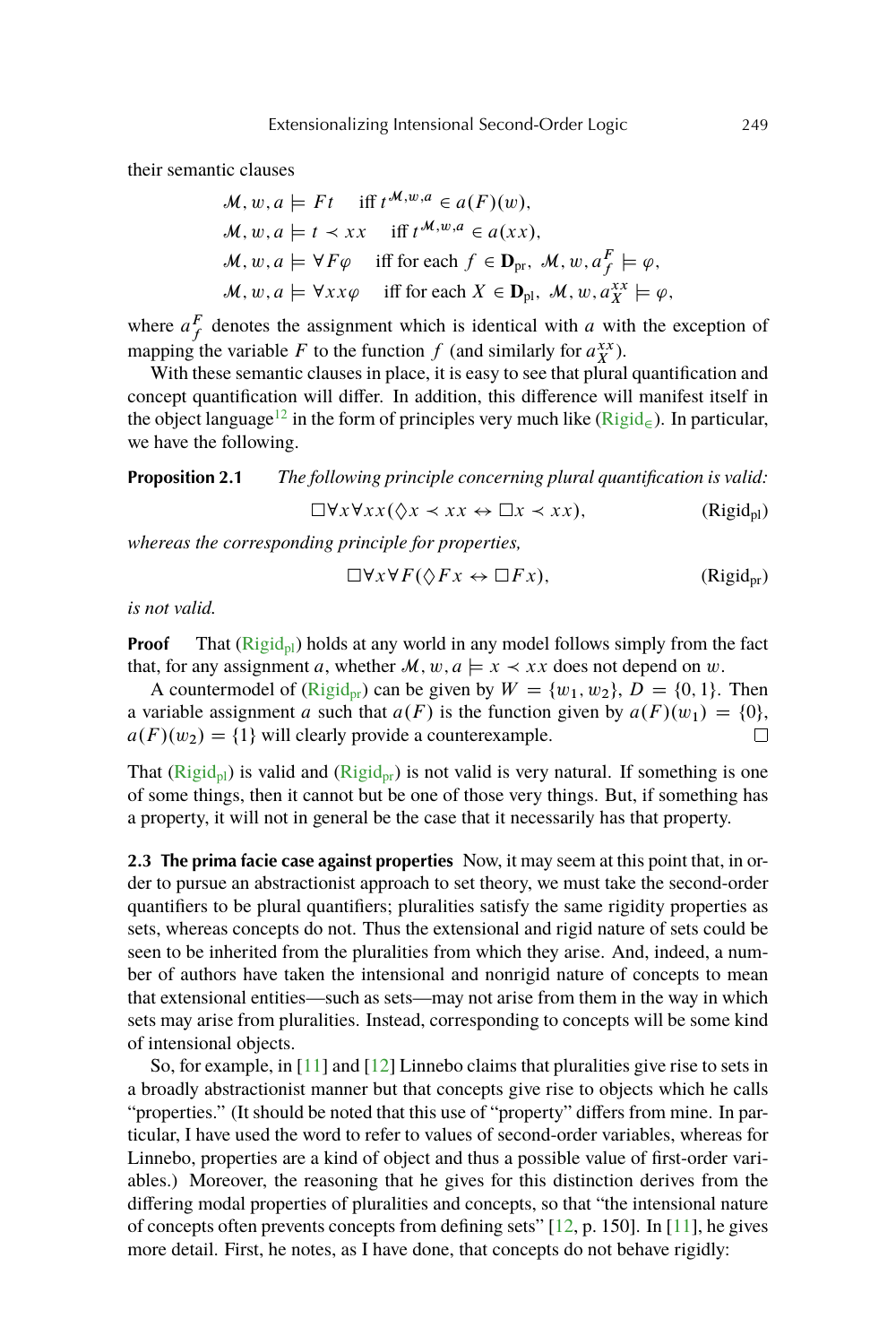<span id="page-7-0"></span>The identity of a concept ... is tied to its condition of application .... Had there been other objects satisfying the condition . . . than there actually are, then these objects too would have fallen under the concept . . . . And had some of the objects which actually satisfy the condition ... not done so, then they would not have fallen under this concept.  $([12, p. 159])$  $([12, p. 159])$  $([12, p. 159])$ 

Then, introducing properties as "nominalized concepts" he asserts that

Because properties are just nominalized concepts, they inherit their essential properties, namely their conditions of application. This means that properties and sets have completely different essential properties. ([\[12,](#page-18-0) p. 160])

Other writers have entertained similar claims, albeit not corresponding as closely to the present framework (i.e., that of considering two forms of second-order modal logic and taking sets to be abstracted from the second-order entities). So, [\[13,](#page-18-0) p. 303] considers distinguishing *sets*, which are "constituted by their elements" with the result that "set membership is rigid," from *classes*, which are "constituted by predicates" with a possible consequence that we "reject the rigidity of membership for classes"; Barcan Marcus [\[1\]](#page-17-0) makes a similar distinction between classes (which correspond to predicates and are nonrigid) and "assortments," which are rigid.

I wish to claim that the poor fit between the modal behavior of properties and sets need not rule out an abstractionist set theory based on the intensional interpretation of second-order logic. To get clearer on the obstacles that face the concept-based approach, it will be useful to consider an argument which purports to show that intensional logic cannot be used for such a purpose. That argument is as follows. First, instantiate y in  $(Rigid_{\epsilon})$  $(Rigid_{\epsilon})$  with  $\epsilon F$  (where we assume that  $\epsilon F$  exists). Then we get

$$
\Box \forall x (\Diamond x \in \varepsilon F \to \Box x \in \varepsilon F).
$$

But, since, when  $\varepsilon F$  exists,  $x \in \varepsilon F$  and  $Fx$  are equivalent, we have

$$
\Box \forall x (\Diamond Fx \to \Box Fx).
$$

But this is just an instance of  $(Rigid_{pr})$  $(Rigid_{pr})$ , which we saw was not valid.

This argument is not, as it stands, valid. For the argument to be valid—and, in particular, for the substitution of  $\varepsilon F$  for y to be legitimate—we need an additional claim to the effect that the set abstract term  $\epsilon F$  is a rigid designator. Thus, for the defender of the concept-based approach to avoid the conclusion of the argument, they must deny that set abstract terms, so formed, are rigid designators.

Now, of course, set abstract terms as commonly used in natural language—such as "the set of inhabitants of England"—are nonrigid designators; such a term will plainly refer to different sets under different circumstances. But it is not sufficient for the defender of the concept approach to simply assert this. They need to be able to claim that these nonrigid terms can be conceived of as arising from abstraction on concepts—in this case, on the concept *inhabitant of England*—rather than as abstraction on pluralities—in this case, on the inhabitants on England. In the plural case, there is a simple explanation as to how a nonrigid set term can result; the constituent plural term "the occupants of England" is *itself* a nonrigid designator. That is, it would refer to a different plurality of people under different circumstances. But the same cannot be said of the concept approach. For if "inhabitant of England" is taken to denote a concept or property, then it will do so rigidly; regardless of the circumstances, it will refer to the same property of being an inhabitant of England. It thus might be thought that a consequence of the concept-based approach would be that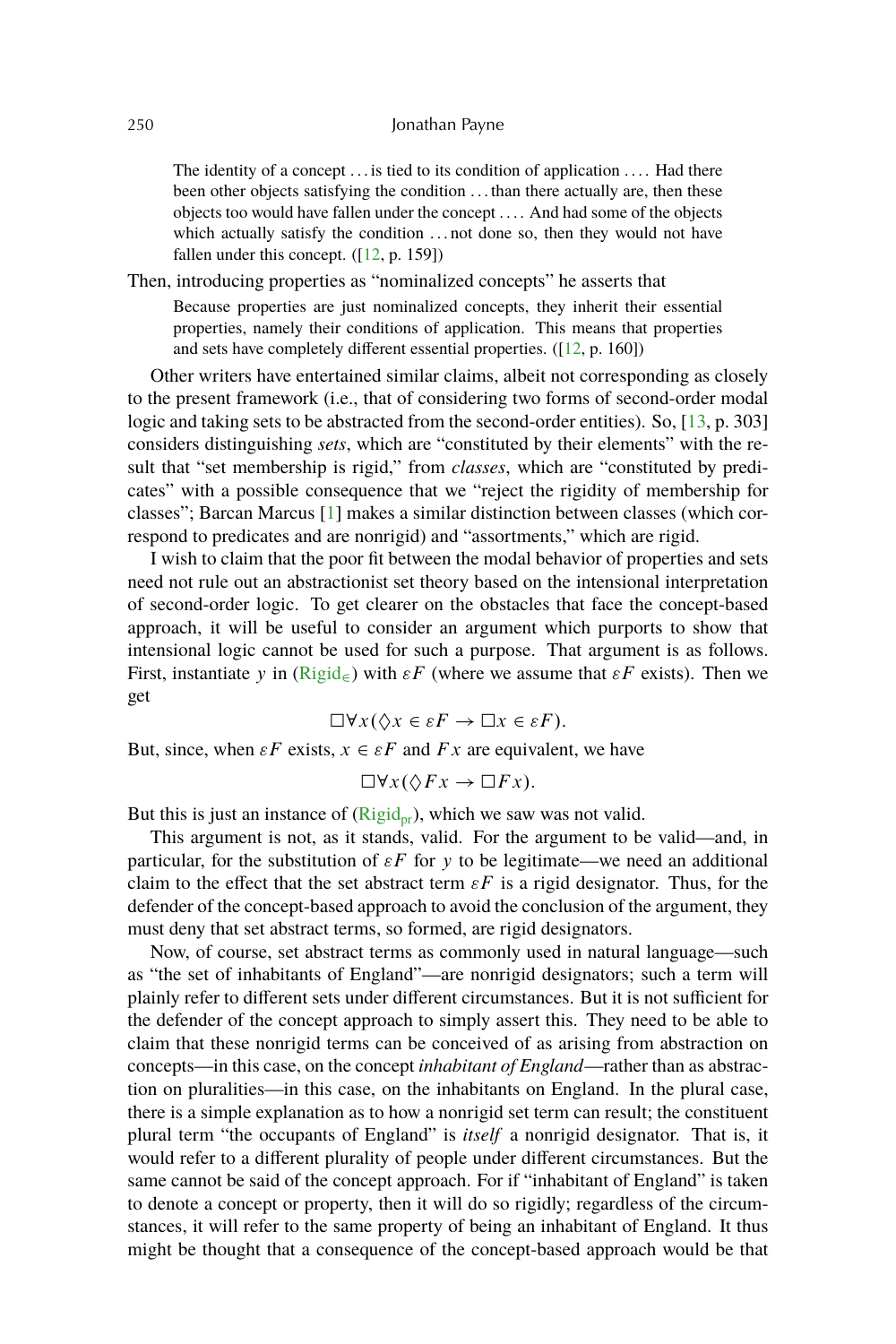<span id="page-8-0"></span>abstract terms, based as they are on rigidly denoting concept terms, are themselves rigid. $^{13}$  $^{13}$  $^{13}$ 

So, the defender of the concept is left with the following task: to explain how an abstractionist account of set theory can account for this nonrigidity when set terms are formed out of second-order variables, which are themselves rigidly designating.

The carrying out of such a task will be the aim of Sections [4](#page-9-0) and [5](#page-11-0) of this paper. In Section [4,](#page-9-0) I shall show that there is a natural interpretation of the  $\varepsilon$  operator which allows set abstract terms to be nonrigidly designating. Thus, the intensional nature of second-order variables may be preserved (i.e.,  $(Rigid_{\text{pr}})$  $(Rigid_{\text{pr}})$  fails), while allowing for the sets that arise out of them to be extensional (i.e.,  $(Rigid_{\epsilon})$  $(Rigid_{\epsilon})$ ) is true). In Section [5,](#page-11-0) I show how such behavior can be enforced in the object language in a natural—and, moreover, distinctly abstractionist—manner.

Before doing so, however, I wish to briefly consider an alternative way out for the defender of the concept-based approach, which involves placing further restrictions on set formation.[14](#page-17-0) This will be the topic of the next chapter.

## **3 Interlude: Rigid Properties**

The problems that seem to arise when sets are abstracted from properties only arise for properties which are themselves nonrigid, that is, for properties, such as *inhabitant of England*, for which the relevant instance of  $(Rigid_{\text{pr}})$  $(Rigid_{\text{pr}})$  is false. But there are some properties—such as *natural number less than* 17—for which the relevant instance of  $(Rigid_{\rm nr})$  $(Rigid_{\rm nr})$  is true. This suggests that we might avoid the problems by restricting set formation to those properties which are rigid. That is, in addition to any restrictions on Basic Law V which have been put in place so as to avoid paradox (as in Section [1\)](#page-1-0), the following necessary condition is put in place:

$$
E\ell F \to \Box \forall x (\Diamond Fx \to \Box Fx).
$$

It is then trivial that this restriction will succeed in avoiding any problems that are not faced by the plural account. For all intents and purposes, rigid properties will behave exactly like pluralities. In particular,  $(Rigid_{pr})$  $(Rigid_{pr})$  will simply be a tautology when restricted to rigid properties.

Despite the fact that this proposal will avoid the problems faced by the unrestricted intensional account, it is unsatisfactory for a number of reasons. First, the proposal does not so much *solve* the mismatch between properties and sets but merely skirts around it. The challenge is to show how an intensional logic may be reconciled with an abstractionist approach to set theory. But the present proposal does not do this, since by restricting to rigid properties, the logic may as well be extensional; all that is intensional about it has been thrown out or ignored. As such, the present approach fails to be explanatory in a way in which I claim my proposal is. It would desirable to explain how it is that nonrigid set abstract terms may arise from rigid terms for properties. But this approach simply *ignores* nonrigid set abstract terms.

A second reason why the present approach is undesirable is that it seems to rule out set abstract terms that would otherwise seem to be perfectly acceptable. The restriction, if it is to be imposed in the same way as any other restriction, should apply equally well in modal and nonmodal contexts alike. But then, even if we just consider how things actually are, it will deny that the property "inhabitant of England" has an extension, even though this concept is clear, precise, and does not threaten paradox in the way in which the Russell set and other paradoxical sets do. Worse, although there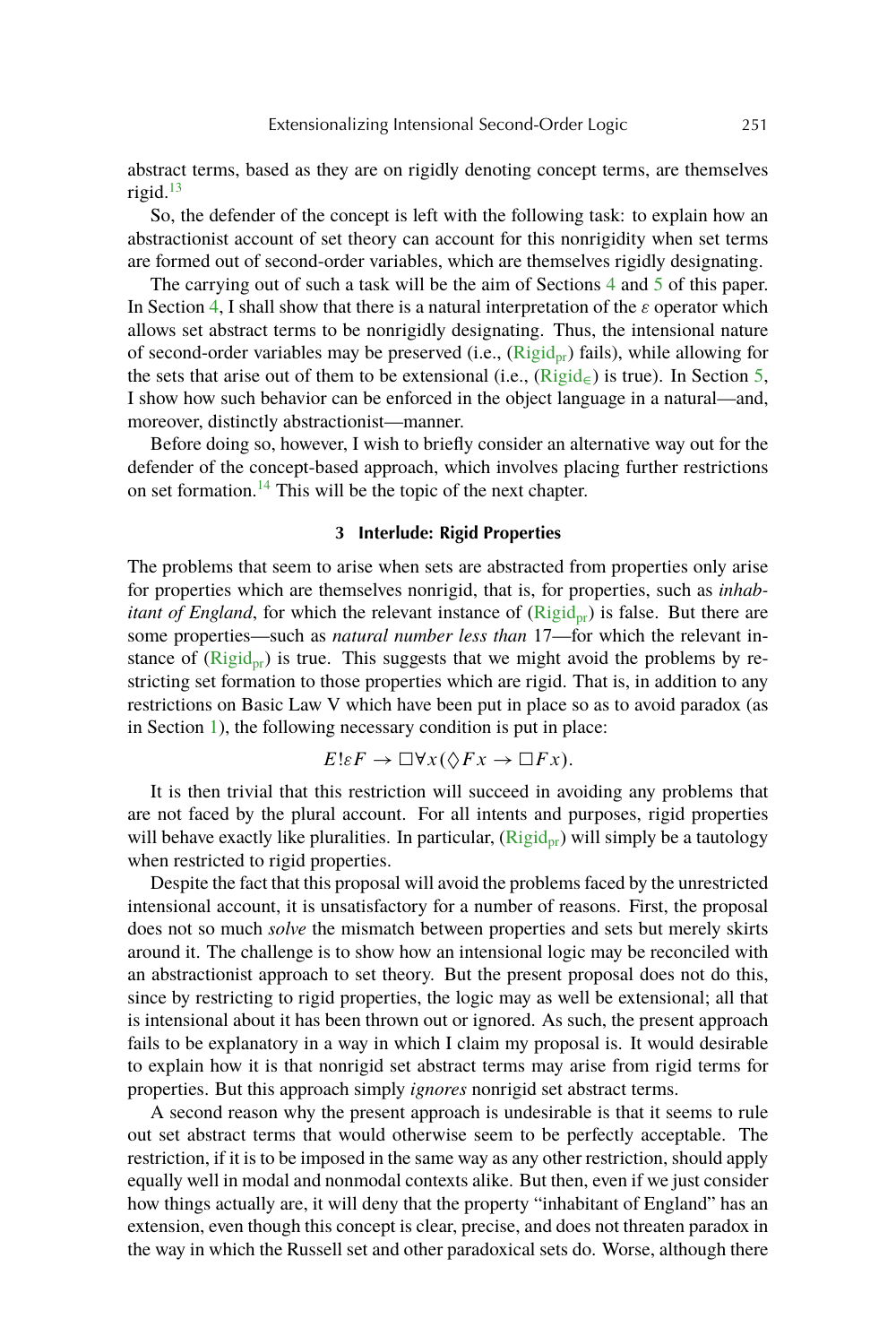<span id="page-9-0"></span>will be no set of inhabitants of England, there will be a set which has as members all and only those objects that are inhabitants of England, assuming some rigid property can be picked out under which all inhabitants of England actually fall (perhaps some long disjunction making use of rigid designators for each individual involved).

This then leads on to the third problem with the proposal; it results in a kind of failure of extensionality which is perhaps worse than the one which it seeks to avoid. In contrast to the kind of restrictions which might be motivated by a desire to avoid the paradoxes, the restriction in question here fails to be a congruence with respect to coextensiveness. That is, two concepts may be coextensive but differ with respect to whether they are rigid. As a result, just as in the above example, one may have two concepts which, although coextensive, do not define the same set (since one does not define a set at all).

As such, the present approach should be rejected. Instead, I shall show how extensions of nonrigid properties may be accommodated rather than ignored.

## **4** Interpretations of  $\varepsilon$  in a Modal Context

What is the intended interpretation of the set operator when we consider possibleworlds models for modal logic? Is there an interpretation which can reasonably be called "intended" and which allows for the intensional interpretation of second-order logic?

In the case of the plural interpretation, the same interpretation as in the nonmodal case will do the job. We just let  $\varepsilon^{\mathcal{M}}$  be the function  $\varepsilon^{\mathcal{M}}$  :  $\mathcal{P}(D) \to D$  given by

$$
I(\varepsilon)(X) = \begin{cases} X & X \in D, \\ \text{undefined} & X \notin D. \end{cases}
$$
 (1)

It is then simple to check that, with the standard translation of  $\in$ , this will satisfy  $(Rigid<sub>\epsilon</sub>)$  $(Rigid<sub>\epsilon</sub>)$  and [\(Ext\)](#page-1-0).

**Proposition 4.1** *For any*  $M = \langle D, W, I \rangle$  *where I is defined as in (1),*  $\mathcal{M} \models (\text{Rigid}_{\infty})$  $\mathcal{M} \models (\text{Rigid}_{\infty})$  $\mathcal{M} \models (\text{Rigid}_{\infty})$  and  $\mathcal{M} \models (\text{Rigid}_{\text{Set}})$ .

**Proof** First, we can prove that, for any assignment a,

 $M, w, a \models x \in y \text{ iff } a(x) \in a(y) \text{ and } a(y) \subseteq D$  (\*)

and

$$
\mathcal{M}, w, a \models \exists xx(x = \varepsilon xx) \quad \text{iff } a(x) \subseteq D. \tag{**}
$$

For  $(*)$ , suppose that  $\mathcal{M}, w, a \models x \in \gamma$ . Then, by the definition of  $\in, \mathcal{M}, w, a \models$  $\exists xx(y = \varepsilon xx \land x \prec xx)$ . So, there is  $X \subseteq D$  such that  $a(y) = I(\varepsilon)(X)$  and  $a(x) \in X$ . By (1), we then have  $a(y) = X$ , so  $a(x) \in a(y)$  and  $a(y) \subseteq D$ , as required.

For the converse direction, suppose that  $a(x) \in a(y)$  and  $a(y) \subseteq D$ . That  $\mathcal{M}, w, a \models \exists xx(y = \varepsilon xx \land x \prec xx)$  follows simply by considering an assignment which maps xx to  $a(y)$  (which, being a subset of D, is eligible as such an interpretation).

For  $(**), M, w, a \models \exists xx(x = \varepsilon xx)$ , if and only if for some  $X \subseteq D$ ,  $a(x) = X$ , if and only if  $a(x) \subseteq D$ .

Now we can show that  $(Rigid_{\infty})$  $(Rigid_{\infty})$  and  $(Rigid_{\infty})$  hold. For the first, suppose that  $M, w, a \models \Diamond(x \in y)$ . So, for some  $w' \in W$ ,  $M, w', a \models (x \in y)$ , and thus  $a(x) \in a(y)$  by the left-to-right direction of (\*). Now, for any arbitrary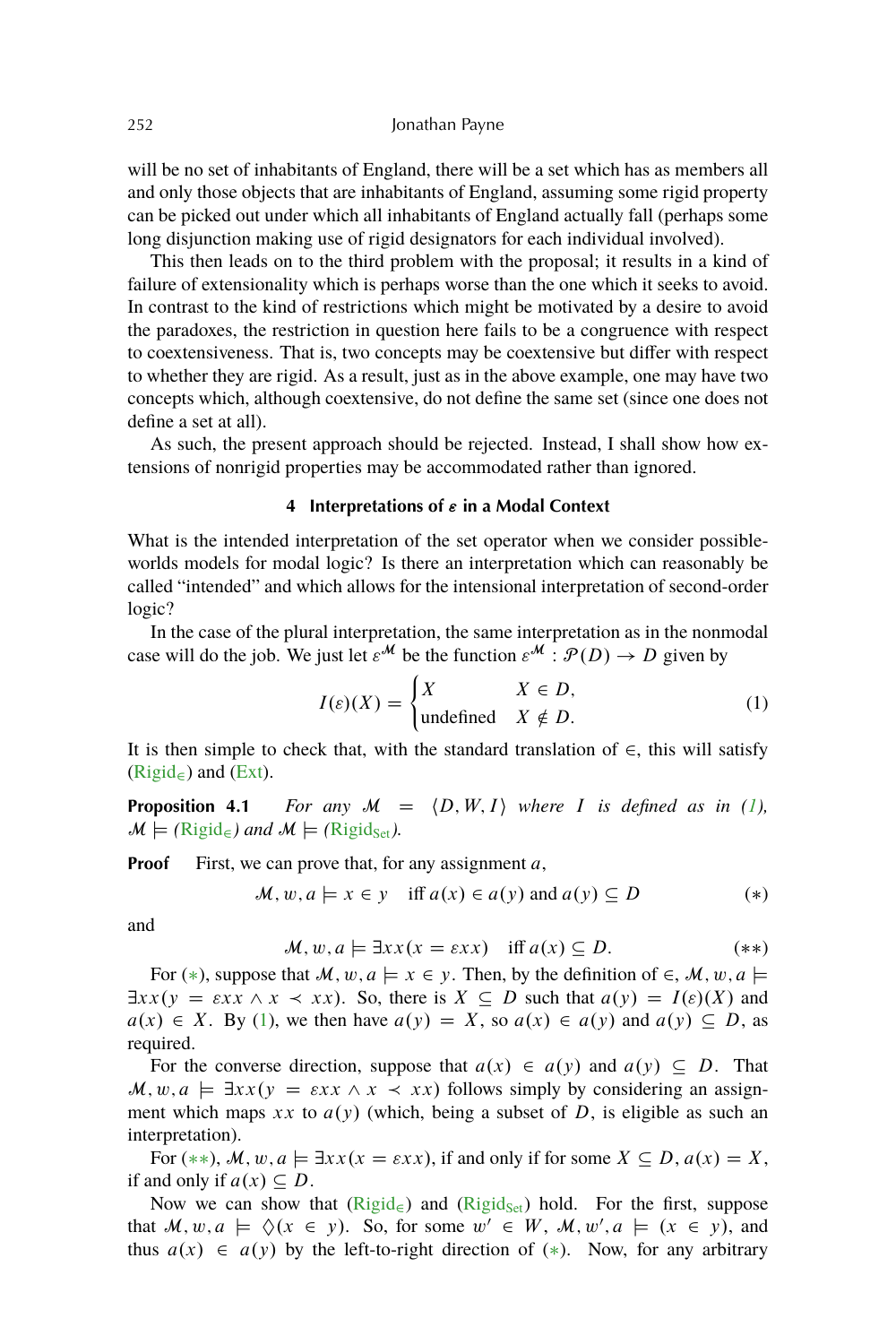<span id="page-10-0"></span>world  $w'' \in W$ ,  $M, w'', a \models x \in y$ , by the right-to-left direction of (\*). Hence  $\mathcal{M}, w, a \models \Box(x \in y)$ , as required.

For ( $\text{Rigid}_{\text{Set}}$ ) the proof is essentially the same, using (\*\*).

But what about the intensional case? Since  $\varepsilon$  denotes a function from intensions to objects, we would perhaps expect the interpretation of  $\varepsilon$  to be a function  $\mathbf{D}_{\text{pr}} \to D$ . Indeed, given what I have said about how the denotation of a complex term is to be defined, it must be. But, when considering that  $\epsilon F$  must be a nonrigid designator, the value of  $(\varepsilon F)^{\mathcal{M},w,a}$  must depend on w. In particular, we want the following (bearing in mind that this is not a proposal for an interpretation of  $\varepsilon$  but the outcome of such an interpretation for the denotation of  $\varepsilon F$  ):

$$
(\varepsilon F)^{\mathcal{M},w,a} = \begin{cases} a(F)(w) & a(F)(w) \in D, \\ \text{undefined} & a(F)(w) \notin D. \end{cases}
$$

The most immediate suggestion of how to achieve this outcome would be for the interpretation of  $\varepsilon$  itself to depend on a world. So, we assign  $\varepsilon$  a different interpretation  $I(\varepsilon, w) : \mathbf{D}_{pr} \to D$ , depending on the world w:

$$
I(\varepsilon, w)(f) = \begin{cases} f(w) & f(w) \in D, \\ \text{undefined} & f(w) \notin D. \end{cases}
$$
 (2)

However, on closer inspection this proposal may be thought to be unsatisfactory. Since it assigns  $\varepsilon$  a different interpretation at different worlds, the result is that  $\varepsilon$ becomes in some sense a nonrigid designator. That is, at each world it denotes a *different* type-lowering function, just as in the example of a nonrigid constant term, c denotes a different *object* at each world. But this is rather implausible. We do not mean to denote a different function at each world; we want to signify the *set of* operator, no matter at which world we are.

There is, however, a different way to look at the matter which is more plausible. That is to treat  $\varepsilon$  as a rigid designator (by it having the same interpretation at every world) but with its interpretation being an intensional entity. The appropriate comparison is that, instead of being like a nonrigid singular constant,  $\varepsilon$  is like a predicate, such as "red," which denotes the same *property* or *intension* at every world, but that this intension acts like a function from worlds to extensions. So, the interpretation of  $\varepsilon$  is a function  $I(\varepsilon)$ :  $W \times D_2 \rightarrow D$ , which may be given by

$$
I(\varepsilon)(w, f) = \begin{cases} f(w) & f(w) \in D, \\ \text{undefined} & f(w) \notin D. \end{cases}
$$
 (3)

Equations (2) and (3) are obviously very similar; indeed all that has changed is that the parameter  $w$  has moved from one bracket to another. But they are nonetheless importantly different. This difference is perhaps clearer if the suppressed world parameter of  $I$  is displayed, even in the case where, as in  $(3)$ , it makes no difference. Then there is no change for  $(2)$ , but  $(3)$  becomes

$$
I(\varepsilon, w)(w', f) = \begin{cases} f(w') & f(w') \in D, \\ \text{undefined} & f(w') \notin D. \end{cases}
$$
 (3')

In (2),  $\varepsilon$  is assigned a function  $\mathbf{D}_{\text{pr}} \to D$ , whereas in (3<sup>'</sup>),  $\varepsilon$  is assigned a completely different kind of function, which, instead of taking one argument (from **D**2), takes two arguments (one from  $D_2$  and one from  $W$ ).

 $\Box$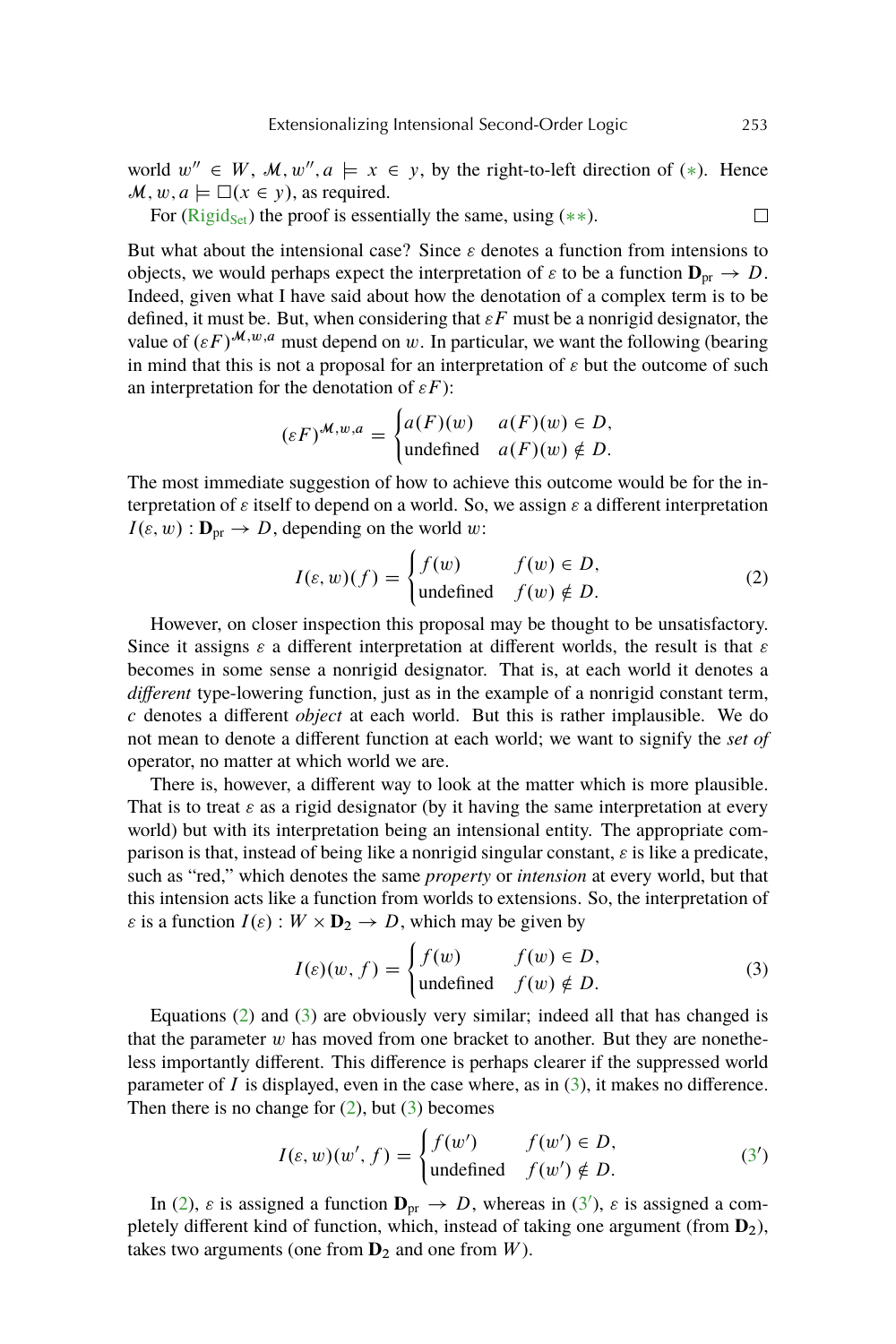That  $I(\varepsilon)$  is now a function from worlds and intensions to objects means that a slight change is required in how the denotation of a complex term is defined. Rather than being defined as  $(\varepsilon F)^{\mathcal{M},w,a} = I(\varepsilon)(a(F))$ , it must instead be defined as  $(\varepsilon F)^{\mathcal{M}, w, a} = I(\varepsilon)(w, a(F))$ , to take into account the fact that  $I(\varepsilon)$  is now a binary function.<sup>[15](#page-17-0)</sup>

The interpretation of  $\varepsilon$  given in [\(3\)](#page-10-0) and [\(3](#page-10-0)') will also then satisfy ( $\overline{Rigid}_{\epsilon}$ ) and  $(Rigid_{Set})$  $(Rigid_{Set})$ .

**Proposition 4.2** *For any*  $M = \langle D, W, I \rangle$  *where I is defined as in [\(3\)](#page-10-0),*  $\mathcal{M} \models (\text{Rigid}_{\infty})$  $\mathcal{M} \models (\text{Rigid}_{\infty})$  $\mathcal{M} \models (\text{Rigid}_{\infty})$  and  $\mathcal{M} \models (\text{Rigid}_{\text{Set}})$ .

**Proof** First we can see that, as for the plural case, we have

$$
M, w, a \models x \in y
$$
 iff  $a(x) \in a(y)$  and  $a(y) \subseteq D$ 

and

$$
M, w, a \models \exists F(y = \varepsilon F)
$$
 iff  $a(y) \subseteq D$ .

For the first, suppose that  $\mathcal{M}, w \models x \in y$ . Then, by the definition of  $\in$ ,  $\mathcal{M}, w \models \exists F(y = \varepsilon F \land Fy)$ , so there is an intension  $f : W \to \mathcal{P}(D)$  such that  $a(y) = I(\varepsilon)(w, f)$  and  $a(x) \in f(w) \subseteq D$ . By [\(3\)](#page-10-0), we thus have  $a(y) = f(w)$ , and so  $a(x) \in a(y)$  and  $a(y) \subseteq D$ , as required. For the converse direction, suppose that  $a(x) \in a(y) \subseteq D$ . Then, let  $f \in \mathbf{D}_{\text{pr}}$  be given by  $f(w) = a(y)$  for all  $w \in W$ . This then provides a suitable assignment to F to make  $(y = \varepsilon F \wedge F x)$  true.

For the second, suppose that  $M, w \models \exists F(x = \varepsilon F)$ . So, there is  $f : W \to \mathcal{P}(D)$ such that  $a(x) = I(\varepsilon)(w, f)$ . So, by [\(3\)](#page-10-0),  $a(x) = f(w) \subseteq D$ , as required. For the converse direction, suppose that  $a(x) \subseteq D$ . Let  $f(w) : W \to \mathcal{P}(D)$  be the constant function  $f(w) = a(x)$ , which will then witness  $\exists F(x = \varepsilon F)$  at any world.

With these, the proof of  $(Rigid_{\epsilon})$  $(Rigid_{\epsilon})$  and  $(Rigid_{\text{Set}})$  then can proceed exactly as for the plural case.  $\Box$ 

## **5 Transworld Extensionality**

So, there is no obstacle as far as semantics go to having extensional sets arising from intensional entities. All that is required is that  $\varepsilon$  itself be intensional in such a way as to cancel out the intensionality in the second-order variables. Such an operator might be called an *extensionalizing* operator. But, we might ask, how can we force the interpretation of  $\varepsilon$  to have such behavior in the object language? That is, what additional axioms are needed in order to guarantee that the operator has the appropriate extensionalizing behavior?

Of course, one possible answer is that  $(Rigid_{\epsilon})$  $(Rigid_{\epsilon})$  and  $(Rigid_{\epsilon})$  will suffice. But it would be desirable if these were not required, and if instead they were to follow from suitably modalized versions of the nonmodal axioms. After all, it is considerations concerning extensionality which seem to motivate the two rigidity constraints in the first place. To reiterate these, given a set, the reason it necessarily has the members that it does is that, in some counterfactual situation where some set has different members, this other set cannot be the same set, by extensionality. Thus, it would be natural if these principles were to follow from a principle of extensionality.

There may be additional reasons to favor a way of recovering rigidity from modalizations of the nonmodal axioms, but which depend on more substantial background commitments. For example, neo-Fregeans like Hale and Wright wish to claim that the identity conditions for abstract terms such as  $\varepsilon F$  can serve to fix the meaning of

<span id="page-11-0"></span>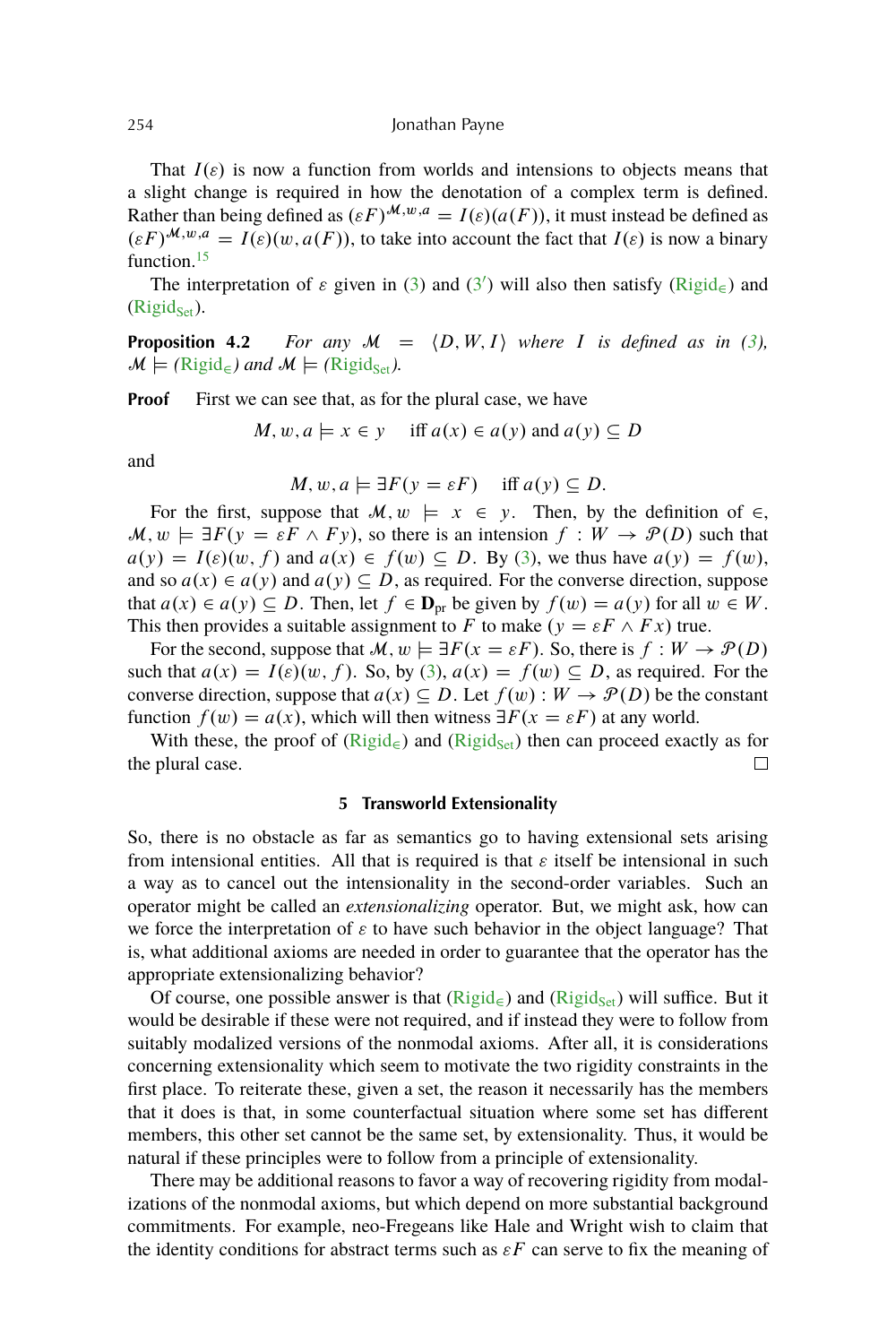<span id="page-12-0"></span>the abstraction operator in question, with the appropriate properties of associated abstract objects following. In this case, it would be desirable that the modal properties also follow from the identity conditions, without having to resort to extra axioms.

**5.1 Necessitation of extensionality** The obvious axiom to look to provide rigidity is the extensionality axiom; the other axioms just specify what sets exist but not how they are related to each other. The obvious way to modalize extensionality is simply to take its necessitation:

$$
\Box \forall F \forall G \big( E \cup F \land E \cup G \rightarrow (\varepsilon F = \varepsilon G \leftrightarrow \forall x (Fx \leftrightarrow Gx) \big) \big).
$$
 (Ext $\Box$ )

A model  $\mathcal{M} = \langle W, D, I \rangle$  will satisfy (Ext $\Box$ ) just in case, for every w, and every  $f, g: W \to \mathcal{P}(D)$  where  $I(\varepsilon)(w, f)$  and  $I(\varepsilon)(w, g)$  are defined,

$$
I(\varepsilon)(w, f) = I(\varepsilon)(w, g) \quad \text{iff } f(w) = g(w) \tag{4}
$$

(making use of extensionality in the metatheory).

But it can be seen that this will not force  $I(\varepsilon)$  to satisfy the rigidity requirements.

## **Proposition 5.1** *We have* ( $Ext\Box$ )  $\nvdash$  ( $Rigid_{\infty}$  $Rigid_{\infty}$ ).

**Proof** Let  $W = \{w_1, w_2\}$ , and let D be a transitive set. Let  $\pi : D \to D$  be a (nontrivial) permutation of D, and define  $I(\varepsilon)$  as follows:

$$
I(\varepsilon)(w, f) = \begin{cases} f(w) & w = w_1, f(w) \in D, \\ \pi(f(w)) & w = w_2, f(w) \in D, \\ \text{undefined} & f(w) \notin D. \end{cases}
$$
(5)

It will then be the case that  $\mathcal{M} \models (Ext\Box)$ . Let  $f, g \in \mathbf{D}_{pr}$ . At  $w_1, I(f, w) =$  $I(g, w)$  iff  $f(w) = g(w)$ , by (5), as required. At  $w_2$ ,  $I(f, w) = I(g, w)$  iff  $\pi(f(w)) = \pi(g(w))$  (by (5)), iff  $f(w) = g(w)$  (by injectivity of  $\pi$ ), as required.

But  $M \not\vDash (Rigid_{\epsilon})$  $M \not\vDash (Rigid_{\epsilon})$  $M \not\vDash (Rigid_{\epsilon})$ . The aim is to find an assignment a such that M,  $a \not\vDash \Diamond x \in y \rightarrow \Box x \in y$ . First, we can show that  $M, w_1 \models x \in y$  iff  $a(x) \in a(y)$ , and  $\mathcal{M}, w_2 \models x \in y$  iff  $a(x) \in \pi^{-1}(a(y))$ . For the first,

$$
\mathcal{M}, w_1, a \models x \in y \quad \text{iff } \mathcal{M}, w_1, a \models \exists F(y = \varepsilon F \land Fx)
$$
\n
$$
\text{iff } \exists f \in \mathbf{D}_{\text{pr}} \text{ such that } a(y) = f(w) \text{ and } a(x) \in f(w)
$$
\n
$$
\text{iff } a(x) \in a(y),
$$

as required.

For the second,

$$
\mathcal{M}, w_2, a \models x \in y \quad \text{iff } \mathcal{M}, w_2, a \models \exists F(y = \varepsilon F \land Fx)
$$
\n
$$
\text{iff } \exists f \in \mathbf{D}_{\text{pr}} \text{ such that } a(y) = \pi \big( f(w) \big) \text{ and } a(x) \in f(w)
$$
\n
$$
\text{iff } a(x) \in \pi^{-1} \big( a(y) \big),
$$

as required.

Now, let  $\beta \in D$  such that  $\pi^{-1}(\beta) \neq \beta$ . So, either (a)  $\exists \alpha \in D$  such that  $\alpha \in \beta$ but  $\alpha \notin \pi^{-1}(\beta)$ , or (b)  $\exists \alpha \in D$  such that  $\alpha \notin \beta$  and  $\alpha \in \pi^{-1}(\beta)$ .

Suppose that (a) is the case. Then let  $a(x) = \alpha$ , and let  $a(y) = \beta$ . So,  $\mathcal{M}, w_1, a \models x \in y$ , so  $\mathcal{M}, w_1, a \models \Diamond x \in y$ . But  $\mathcal{M}, w_2, a \not\vDash x \in y$ , so  $\mathcal{M}, w_1, a \nvDash \Box(x \in y)$ . Hence  $\mathcal{M}, w_1, a \nvDash (\text{Rigid}_{\in})$ . A similar argument can be given in case (b).

Hence, *M* is a countermodel, as required.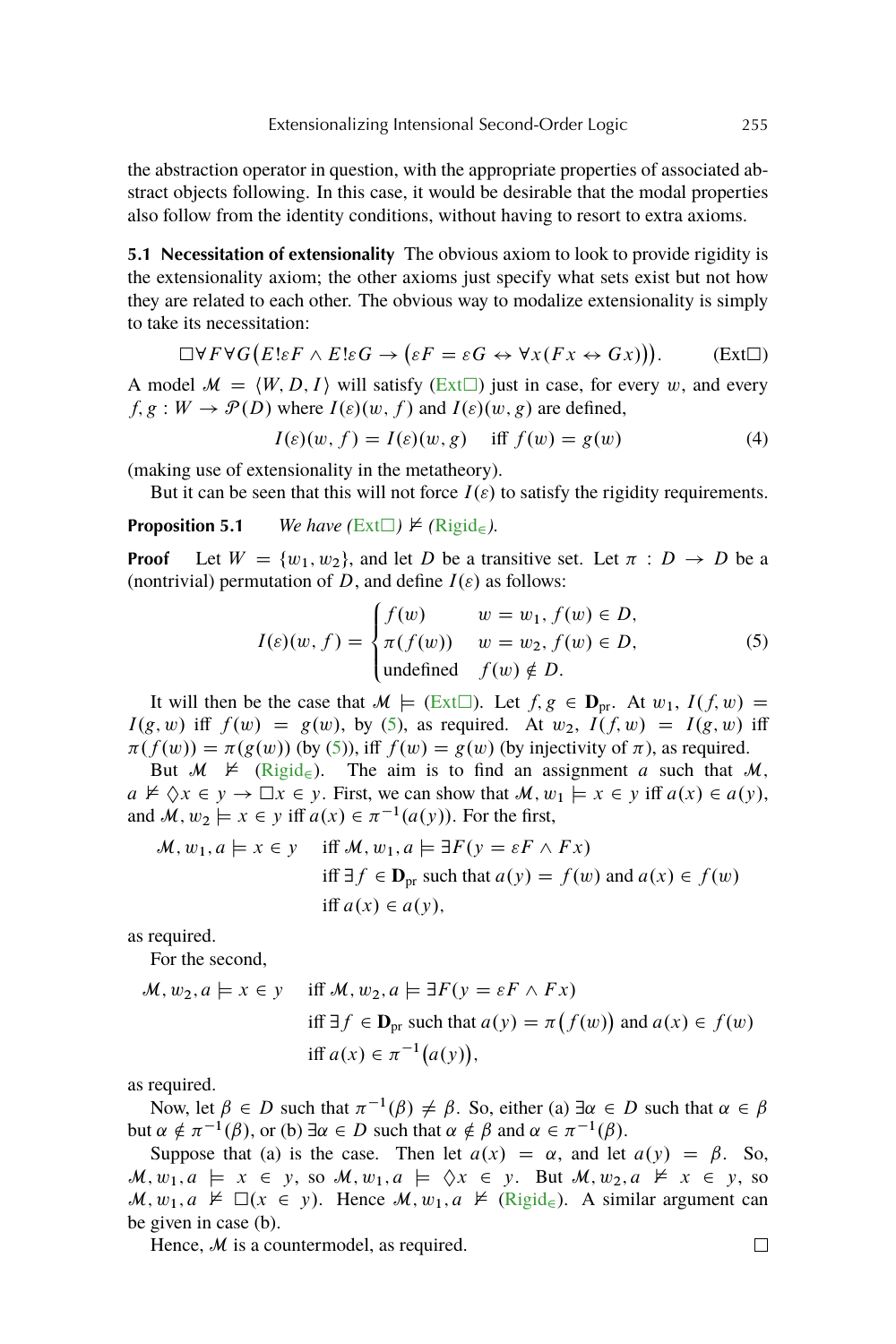<span id="page-13-0"></span>**5.2 Transworld extensionality** The considerations which told in favor of rigidity concerned what might be called *transworld* extensionality. That is, they involved comparing the extension of a set at one world, with the extension of a set in some counterfactual situation. The problem with  $(Ext\Box)$  $(Ext\Box)$  and its model-theoretic counterpart is that they do not give criteria of identity *across* worlds but rather always within one world. What is required instead is something like the following. For any  $w_1, w_2 \in W$ , and any  $f, g \in \mathbf{D}_2$ :

$$
I(\varepsilon)(f, w_1) = I(\varepsilon)(g, w_2) \quad \text{iff } f(w_1) = g(w_2). \tag{6}
$$

Any interpretation of  $\varepsilon$  which satisfies (6) will then satisfy [\(Rigid](#page-4-0)<sub> $\epsilon$ </sub>).

## **Proposition 5.2** *For*  $M = \langle D, W, I \rangle$ , if *I satisfies (6), then*  $M \models (\text{Rigid}_\infty)$  $M \models (\text{Rigid}_\infty)$  $M \models (\text{Rigid}_\infty)$ .

**Proof** Consider a model  $M$  and an assignment a. Suppose that  $M$  satisfies  $\Diamond(x \in y)$ ; so, for some  $w \in W$  and some  $f : W \to \mathcal{P}(D)$ ,  $a(y) = I(\varepsilon)(w, f)$  and  $a(x) \in f(w)$ . We need to show that for every  $w' \in W$  there is  $f' : W \to \mathcal{P}(D)$ such that  $a(y) = I(\varepsilon)(w', f')$  and  $a(x) \in f'(w')$ . We do this as follows. Let  $f'$  be defined by, for any  $w' \in W$ ,  $f'(w') = f(w)$  (so f has the same extension at every world—namely, the same one that it has at the originally considered world).

Now consider an arbitrary world w'. We have  $f'(w') = f(w)$ , so by the transworld identity condition,  $I(\varepsilon)(w', f') = I(\varepsilon)(w, f) = a(y)$ , and so  $a(x) \in$  $f'(w')$ ; hence M satisfies  $\square(x \in y)$ , and so M satisfies [\(Rigid](#page-4-0)<sub>e</sub>).  $\Box$ 

So, since  $(Ext\Box)$  $(Ext\Box)$  does not achieve the goal of giving transworld extensionality conditions, is there another principle which does? If we are prepared to introduce a few more expressive devices into the modal language, then there will be. What we want to be able to do is answer questions along the lines of "had things been different from how they actually are, would  $F$  have had the same extension that it actually has?" or, more generally, "had things been different, would  $F$  have had the same extension as G actually has?" This makes use of an actuality operator in order to bring some part of the claim out of the scope of a modal operator. So, we may be able to express transworld extensionality by introducing an actuality operator @ to the language. However, as well as acting as an operator on formulas, as is usual, it will be required that @ can act as an operator on *terms*, having the effect that in "@t", the term  $t$  must be evaluated as if it were exempt from the scope of modal operators. The reason is that we want to express terms such as "the actual set of  $F$ ." This is a natural use of the actuality operator if we are to consider languages that may feature nonrigid designators.

Then, the following principle can be laid down as an improvement of  $(Ext\Box)$  $(Ext\Box)$ :

$$
\Box \forall F \forall G \big[ E! (\mathcal{Q} \varepsilon F) \land E! \varepsilon G \rightarrow \mathcal{Q} \varepsilon F = \varepsilon G \leftrightarrow \forall x (\mathcal{Q} F x \leftrightarrow G x) \big]. \quad \text{(Ext} \mathcal{Q})
$$

The semantics of an actuality operator will depend on designating an actual world  $w_{\mathcal{Q}}$  as part of a model. Then it can be easily be seen that (Ext@) would have the following effect. A model M with designated actual world  $w_{\varphi}$  will satisfy [\(Ext](#page-12-0) $\square$ ) just in the case where, for any  $w \in W$ ,

$$
I(\varepsilon)(w_{\mathfrak{G}},f) = I(\varepsilon)(w,g) \quad \text{iff } f(w_{\mathfrak{G}}) = g(w).
$$

Now, this comes close as a solution but is still not quite acceptable. What  $(Ext@)$ allows one to do is evaluate questions of identity between the extension that a concept actually has and extensions that concepts may have had. But it does not allow one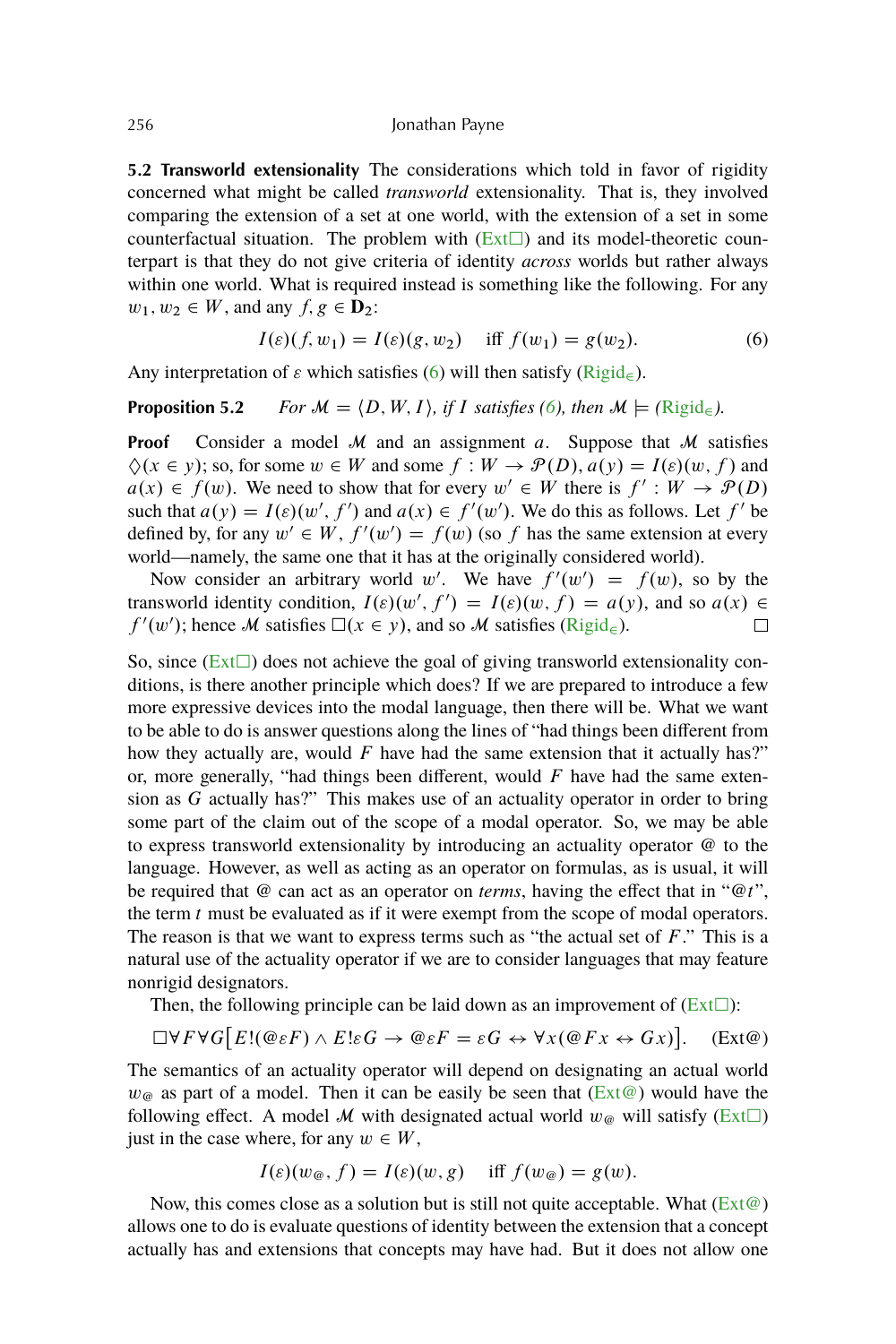<span id="page-14-0"></span>to evaluate identity claims between an extension that a concept may have had in one situation with the extension that another concept may have had in another situation.

To attain the required level of generality, we can introduce more nuanced scoping operators into the language. So, for example, Hodes [\[10\]](#page-18-0) develops a modal logic which contains an operator  $\downarrow$ . This has the effect that what follows it is to be exempt from just the *innermost* modal operator.<sup>[16](#page-17-0)</sup> Again, it will be required to extend the use of  $\downarrow$  somewhat so that it may apply to terms as well as to formulas. Then, we may express transworld extensionality as follows:

$$
\Box \Box \forall F \forall G \big[ E! \downarrow \varepsilon F \land E! \varepsilon G \rightarrow (\downarrow \varepsilon F = \varepsilon G \leftrightarrow \forall x (\downarrow F x \leftrightarrow G x) \big) ]. \quad \text{(Ext}\downarrow)
$$

Now (although I shall not go into detail of the semantics of  $\downarrow$  here), it can be seen that the effect of  $(Ext)$  is precisely [\(6\)](#page-13-0), as required. The two necessity operators mean that two worlds  $w_1$  and  $w_2$  must be considered, and the use of  $\downarrow$  ensures that the evaluation of  $\varepsilon F$  and  $Fx$  occurs at  $w_1$ , while the evaluation of  $\varepsilon G$  and  $Gx$  occur at  $w_2$ .

#### **6 Conclusions**

What then are we to make of this? My main aim was to show that, if one wishes to develop an abstractionist set theory, there is no more reason—or at least, none arising from modal considerations—to see sets as arising from pluralities than there is to see sets as arising from intensional entities. There need be no general requirement that abstraction operators themselves be extensional, and this allows for a natural way in which intensional second-order entities may result in purely extensional abstracts. This conclusion is supported further by the observation that a transworld principle of extensionality can secure just the appropriate extensionalizing behavior of the abstraction operator.

But the conclusions can go further than just abstractionist set theory, either to the theory of abstraction in general (as plays a key role in neo-Fregean philosophy), or to modal set theory in general. I will briefly consider these in turn and hint at how similar considerations at work here may also play a role.

Neo-Fregeans want to make use of operators similar to  $\varepsilon$  to build a logicist foundation of mathematics and, more generally, to explain reference to abstract objects. One key example is that of the *number of* operator, which is said to be governed by a criterion of identity known as *Hume's principle*. This says that, for concepts F and G, the number of  $F$ 's  $=$  the number of G's iff there is a relation which puts the  $F$ 's and  $G$ 's into one-to-one correspondence. Like set abstract terms, number terms such as "the number of  $F$ 's" will in general be nonrigid. For example, the term "the number of human inhabitants of Earth" refers to a natural number in the vicinity of 7 billion, but it might have referred to a different natural number. A similar treatment of the transworld identity conditions would likewise be required in order to capture this.[17](#page-17-0)

The approach here is also likely to be of use in motivating modal principles of sets in general; the method of expressing transworld extensionality by use of a scoping device is not specific to the abstractionist approach. Discussions of modal set the-ory, such as [\[4\]](#page-17-0) and [\[13\]](#page-18-0) typically assert that rigidity principles such as  $(Rigid_{\epsilon})$  $(Rigid_{\epsilon})$  and  $(Rigid<sub>Set</sub>)$  $(Rigid<sub>Set</sub>)$  hold of sets, and also typically informally motivate these with considerations of extensionality. By adopting a modal principle of extensionality along similar lines to  $(Ext)$ , these motivations could be internalized to the theory. Then, instead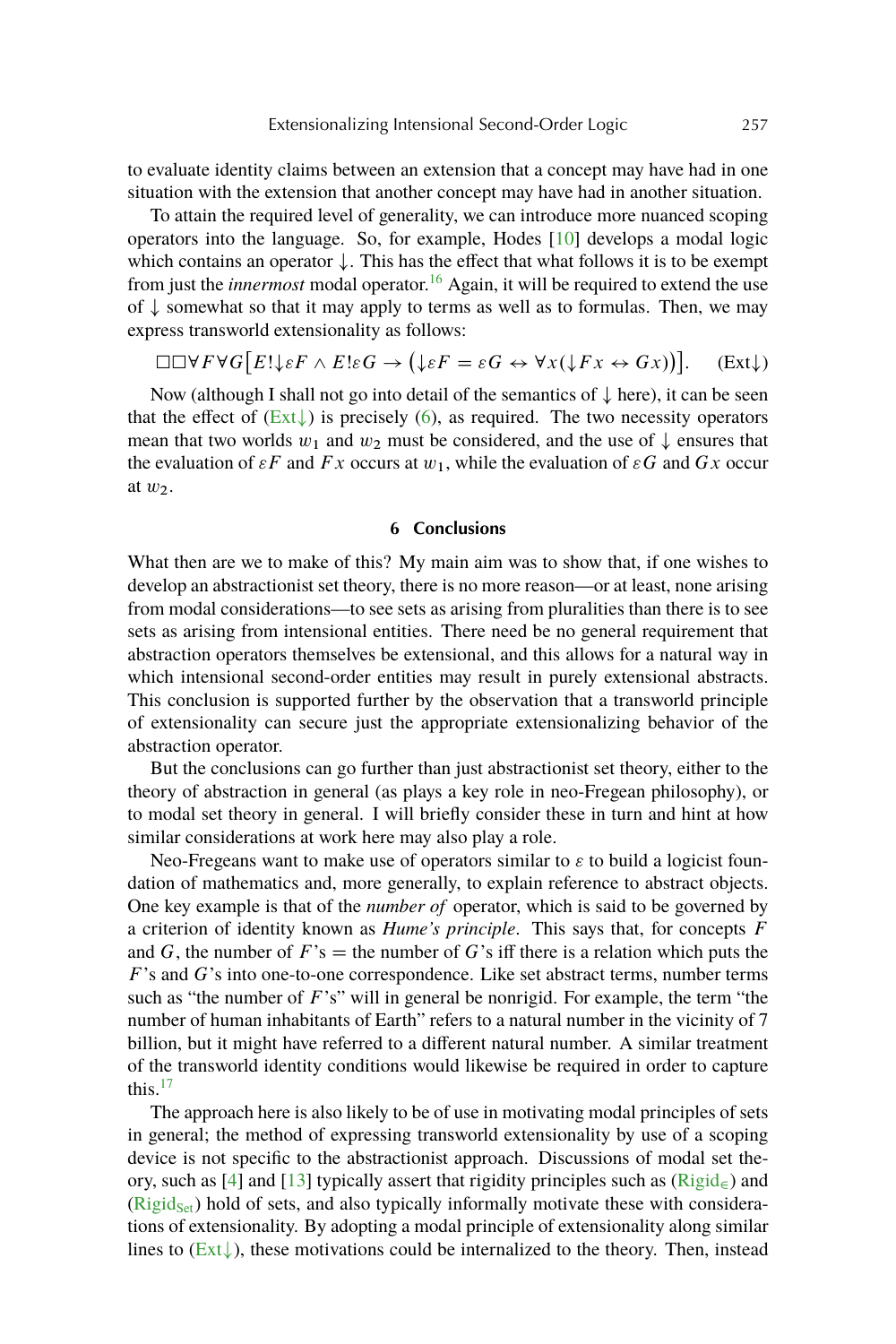<span id="page-15-0"></span>of being an addition to the theory,  $(Rigid_{\epsilon})$  $(Rigid_{\epsilon})$  and  $(Rigid_{\delta e})$  will become theorems of the theory.

## **Notes**

- 1. This is a somewhat wider use of the term "abstractionist" than is common, where it is used to refer to an explicitly Fregean and neo-Fregean approach to mathematics in general.
- 2. This way of putting things does not do justice to the plural interpretation of second-order logic nor, arguably, to the interpretation of second-order logic over concepts.

Under the plural interpretation, it would not be right to call the denotation of  $X$  a single *entity*. Instead, for plural quantifiers, this should read as "for any objects  $xx$ , there may be a set  $\epsilon xx$ , which is the set of them." And it may not be correct to refer to the values of second-order variables as *entities* on the concept reading, since this may suggest that they are a kind of object and thus values of first-order variables.

For simplicity's sake, I shall continue to write of the value of a plural variable or a concept variable as being a single entity, with the understanding that this could be transformed to whichever strictly correct reading may be preferred.

3. It would also be possible to proceed instead with a relation between second-order entities and first-order entities,  $Set(X, x)$ , where this is to be read as "x is the set of X" or something similar. This is the approach taken by [\[3\]](#page-17-0) and [\[12\]](#page-18-0). There are a few reasons why I have chosen to proceed with a type-lowering function rather than a relation: (1) There is a long history, going back to Frege [\[5\]](#page-17-0), of examining principles of a form similar to (Ext)—called *abstraction principles*—which make use of type-lowering functions. (2) My aim in this paper will be to argue against some reasons for thinking that, for the purposes of abstractionist set theory, sets should be thought of as arising from pluralities rather than properties. It seems to me that these reasons are stronger when considering the functional approach. So, by concentrating on the functional approach, I am addressing a (prima facie) stronger, rather than weaker, argument.

In any case, is should be apparent that both approaches are in all other respects equivalent.

4. *Proof*: For the left-to-right direction, suppose that  $x \in \varepsilon X$ . Then, by the definition,  $\exists Y (Yx \wedge \varepsilon X = \varepsilon Y)$ . By extensionality, since  $\varepsilon X = \varepsilon Y$ ,  $\forall y (Xy \leftrightarrow Yy)$ . So, since Yx,  $Xx$ , as required.

For the right-to-left direction, suppose  $Xx$ . Then, trivially (but making use of the existence of  $\varepsilon X$ ),  $\varepsilon X = \varepsilon X \wedge Xx$ . Thus  $\exists Y (\varepsilon X = \varepsilon Y \wedge Yx)$ , which is  $x \in \varepsilon X$ , as required. П

- 5. I will not consider approaches that place restrictions on the second-order comprehension principle.
- 6. That this is the case allows one to easily develop a theory within this framework which interprets all of ZFC. Simply add to  $(Ext<sub>1</sub>)$  $(Ext<sub>1</sub>)$  set existence axioms such as

 $\neg \exists x Xx \rightarrow E! \varepsilon X;$  (Empty set)  $\forall x (Xx \leftrightarrow x = u \lor x = v) \rightarrow E! \varepsilon X;$  (Pairing)

 $\forall x (Xx \leftrightarrow \forall y (y \in x \rightarrow y \in u))$ (Power set)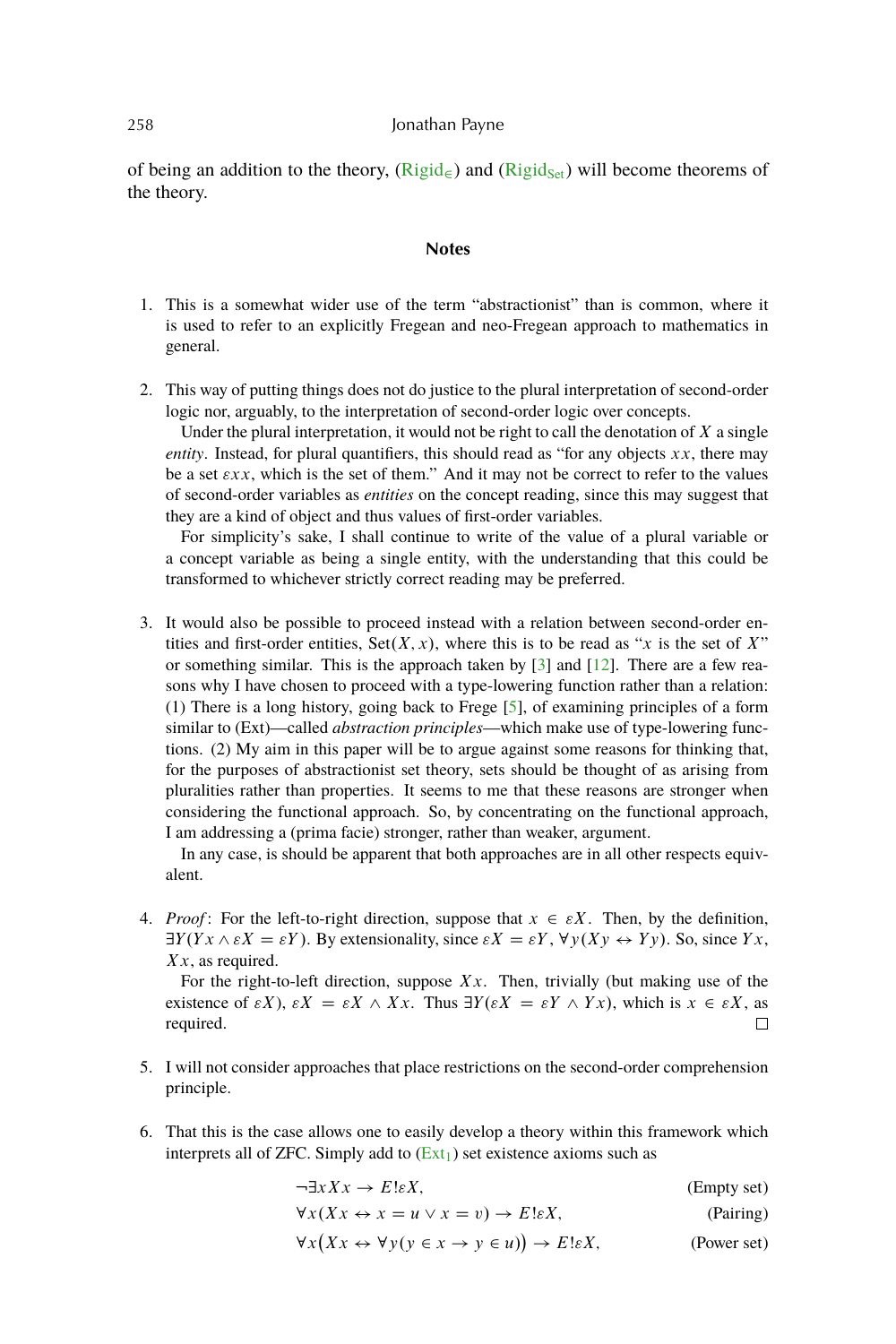<span id="page-16-0"></span>and so on for other existence axioms. Then choice can be taken to be a principle in the second-order logic, and foundation can be achieved simply by restricting quantifiers to well-founded sets.

7. This way of restricting extensionality and stating existence conditions will likely not be acceptable from a neo-Fregean point of view. The reasons are: (1) it makes use of the abstraction operator  $\varepsilon$  in the restriction (see, e.g., Wright [\[18,](#page-18-0) pp. 9–10] for reasons why neo-Fregeans find this unacceptable) and (2) existence assumptions here are explicit, whereas neo-Fregeans would like existence claims to follow from the abstraction principle itself.

However, in certain circumstances, there will be equivalent ways of restriction which are acceptable for the neo-Fregean. When  $\varphi(X)$  is a sufficient condition for X to have a set, then  $(Ext<sub>1</sub>)$  $(Ext<sub>1</sub>)$  together with the restriction will be equivalent to the following:

$$
\forall X \forall Y (\varphi(X) \land \varphi(Y) \to \varepsilon X = \varepsilon Y \leftrightarrow \forall x (Xx \leftrightarrow Yx)).
$$

(This is essentially the same as the form of restriction (A) discussed by [\[6\]](#page-17-0).)

When  $\varphi(X)$  is a necessary and sufficient condition for X to have a set, the following will be equivalent to  $(Ext<sub>1</sub>)$  $(Ext<sub>1</sub>)$  together with the restriction:

$$
\forall X \forall Y (\varepsilon X = \varepsilon Y \leftrightarrow \varphi(X) \land \varphi(Y) \land \forall x (Xx \leftrightarrow Yx)).
$$

In either of these cases, if  $\varphi$  is a sentence which does not involve the abstraction operator, the resulting principles avoid the problems which face  $(Ext<sub>1</sub>)$  $(Ext<sub>1</sub>)$ .

- 8. By considering only one second-order domain, this will only accommodate monadic second-order logic. But since the target of study is the abstraction operator  $\varepsilon$ , which acts only on monadic second-order entities, this will suffice. (In addition, in the case of plural logic, it is quite unclear what polyadic second-order variables might refer to.)
- 9. One difference in the nonmodal case might be achieved by restricting plural comprehension to cases where a formula is instantiated by at least one (or perhaps at least two) objects. The rationale behind this would be that it is incorrect to say, for example "there are some things which are all and only the non-self-identicals"—there is not even *one* non-self-identical, let alone *some* non-self-identicals. I am following [\[3\]](#page-17-0) and [\[12\]](#page-18-0) in ignoring such a consideration. Ultimately, this may be a feature of plural logic which tells against it as a basis for abstractionist set theory (since then it may not be able to accommodate the empty set). My discussion will however only concern differences between the interpretations with respect to modal behavior.
- 10. See, for example, Fine [\[4\]](#page-17-0), Parsons [\[13\]](#page-18-0), Williamson [\[16\]](#page-18-0) for arguments that sets should be expected to obey such properties.
- 11. Since the underlying modal logic will be S5, I am for simplicity omitting mention of an accessibility relation; every world will be accessible from every other world.
- 12. Unlike, say, a difference between the second-order domain being *all* subsets of D versus just the second-order definable subsets of D.
- 13. This may be what [\[13,](#page-18-0) p. 303] means to suggest when he writes that "classes are essentially extensions of predicates . . . however it might be with sets, when we speak of classes in modal context, we should regard class abstracts as rigid designators."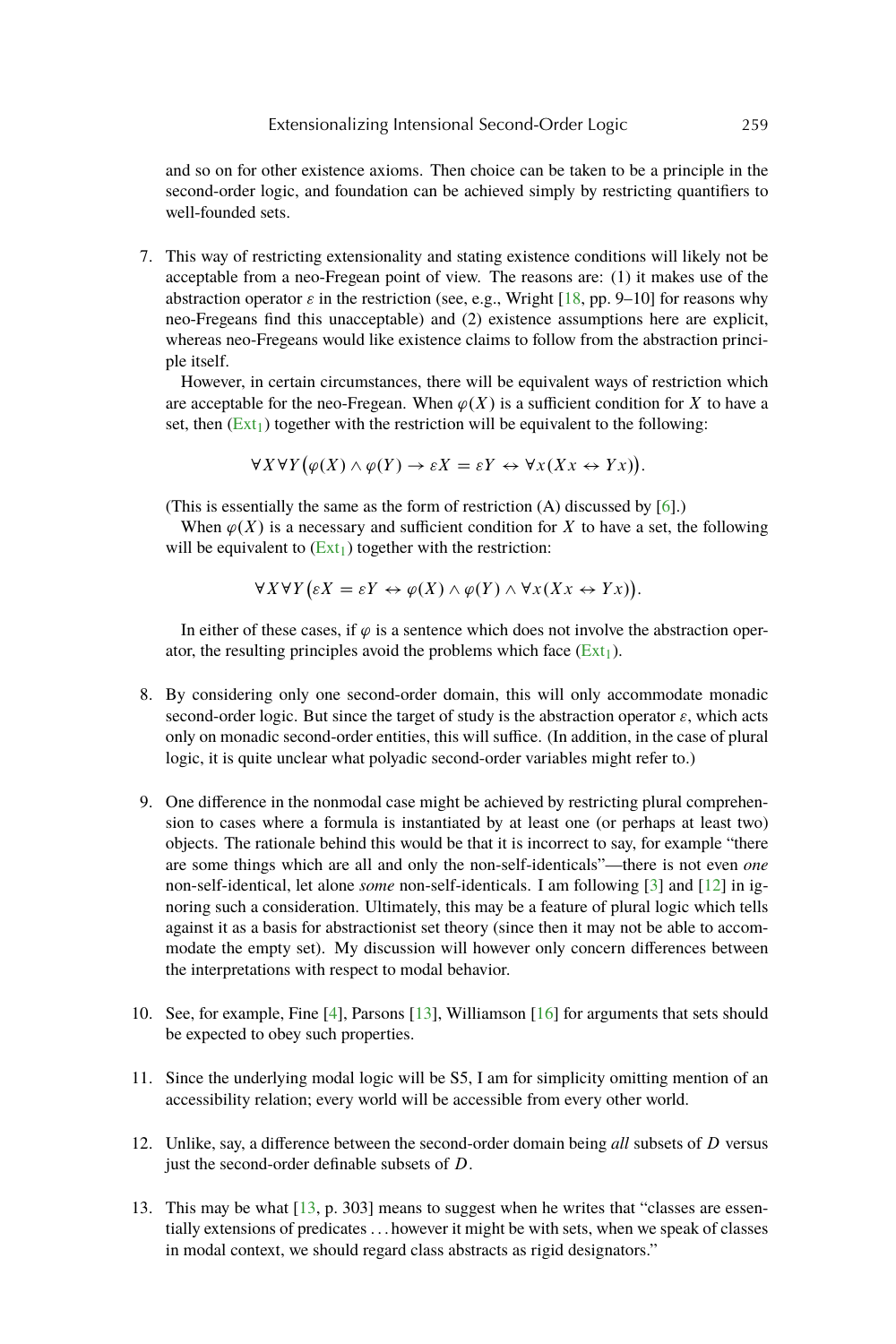- 14. Thank you to the anonymous referees for highlighting this alternative proposal and for some suggestions on why it may be less than optimal.
- 15. It should be noted that, although [\(2\)](#page-10-0) and [\(3\)](#page-10-0) are different ways of interpreting the abstraction operator, this difference does not manifest itself in the object language, at least, not without the addition of extra expressive power to the language. The reason is that the abstraction operator only ever appears as a component of a term of the form  $\varepsilon F$ , and [\(2\)](#page-10-0) and [\(3\)](#page-10-0) result in the same interpretation for such a term.

The difference would manifest itself in the object language if we were to add some expressive resources, such as quantification and identity over the appropriate kinds of function. Then, the rigidity of  $\varepsilon$  could be expressed as

$$
\Box \forall f (\Diamond (f = \varepsilon) \to \Box (f = \varepsilon)).
$$

So, if one is only interested with differences at the level of the object language, the difference between [\(2\)](#page-10-0) and [\(3\)](#page-10-0) will be moot.

Thank you to the anonymous referees for highlighting this matter to me.

- 16. See also [\[13,](#page-18-0) Appendix] for similar scoping devices, which instead indicate within how many modal scopes a formula *is* contained.
- 17. Hale and Wright [8, p. 358] explicitly invoke the notion of "transworld parallelism" when discussing the identity conditions for the directions of lines. It is unclear whether an approach similar to the one taken here could capture such a relation, but perhaps this is due partly to it being less than completely clear what transworld parallelism would, in general, amount to.

## **References**

- [1] Barcan, M. R., "Classes, collections, and individuals," *American Philosophical Quarterly*, vol. 11 (1974), pp. 227–32. [250](#page-7-0)
- [2] Boolos, G., "Iteration again," *Philosophical Topics*, vol. 17 (1989), pp. 5–21. [243,](#page-0-0) [245,](#page-2-0) [246](#page-3-0)
- [3] Burgess, J. P., "E pluribus unum: Plural logic and set theory," *Philosophia Mathematica (3)*, vol. 12 (2004), pp. 193–221. [Zbl 1086.03042.](http://www.emis.de/cgi-bin/MATH-item?1086.03042) [MR 2095606.](http://www.ams.org/mathscinet-getitem?mr=2095606) [DOI 10.1093/philmat/12.3.193.](http://dx.doi.org/10.1093/philmat/12.3.193) [243,](#page-0-0) [258,](#page-15-0) [259](#page-16-0)
- [4] Fine, K., "First-order modal theories, I: Sets," *Noûs*, vol. 15 (1981), pp. 177–205. [MR 0624242.](http://www.ams.org/mathscinet-getitem?mr=0624242) [DOI 10.2307/2215323.](http://dx.doi.org/10.2307/2215323) [257,](#page-14-0) [259](#page-16-0)
- [5] Frege, G., *The Basic Laws of Arithmetic*, edited and translated by M. Furth, reprint of the 1964 original, University of California Press, Berkeley, 1982. [MR 0675436.](http://www.ams.org/mathscinet-getitem?mr=0675436) [258](#page-15-0)
- [6] Hale, B., "Abstraction and set theory," *Notre Dame Journal of Formal Logic*, vol. 41 (2000), pp. 379–98. [MR 1963488.](http://www.ams.org/mathscinet-getitem?mr=1963488) [DOI 10.1305/ndjfl/1038336882.](http://dx.doi.org/10.1305/ndjfl/1038336882) [243,](#page-0-0) [259](#page-16-0)
- [7] Hale, B., and C. Wright, *The Reason's Proper Study: Essays towards a Neo-Fregean Philosophy of Mathematics*, Clarendon Press, Oxford University Press, Oxford, 2001. [MR 2037746.](http://www.ams.org/mathscinet-getitem?mr=2037746) [DOI 10.1093/0198236395.001.0001.](http://dx.doi.org/10.1093/0198236395.001.0001) [243](#page-0-0)
- [8] Hale, B., and C. Wright, "To bury Caesar...," pp. 335-98 in B. Hale and C. Wright *The Reason's Proper Study: Essays toward a Neo-Fregean Philosophy of Mathematics*, Clarendon Press, Oxford University Press, Oxford, 2001. 260
- [9] Hewitt, S. T., "Modalising plurals," *Journal of Philosophical Logic*, vol. 41 (2012), pp. 853–75. [MR 2969288.](http://www.ams.org/mathscinet-getitem?mr=2969288) [DOI 10.1007/s10992-011-9194-2.](http://dx.doi.org/10.1007/s10992-011-9194-2) [247](#page-4-0)

<span id="page-17-0"></span>